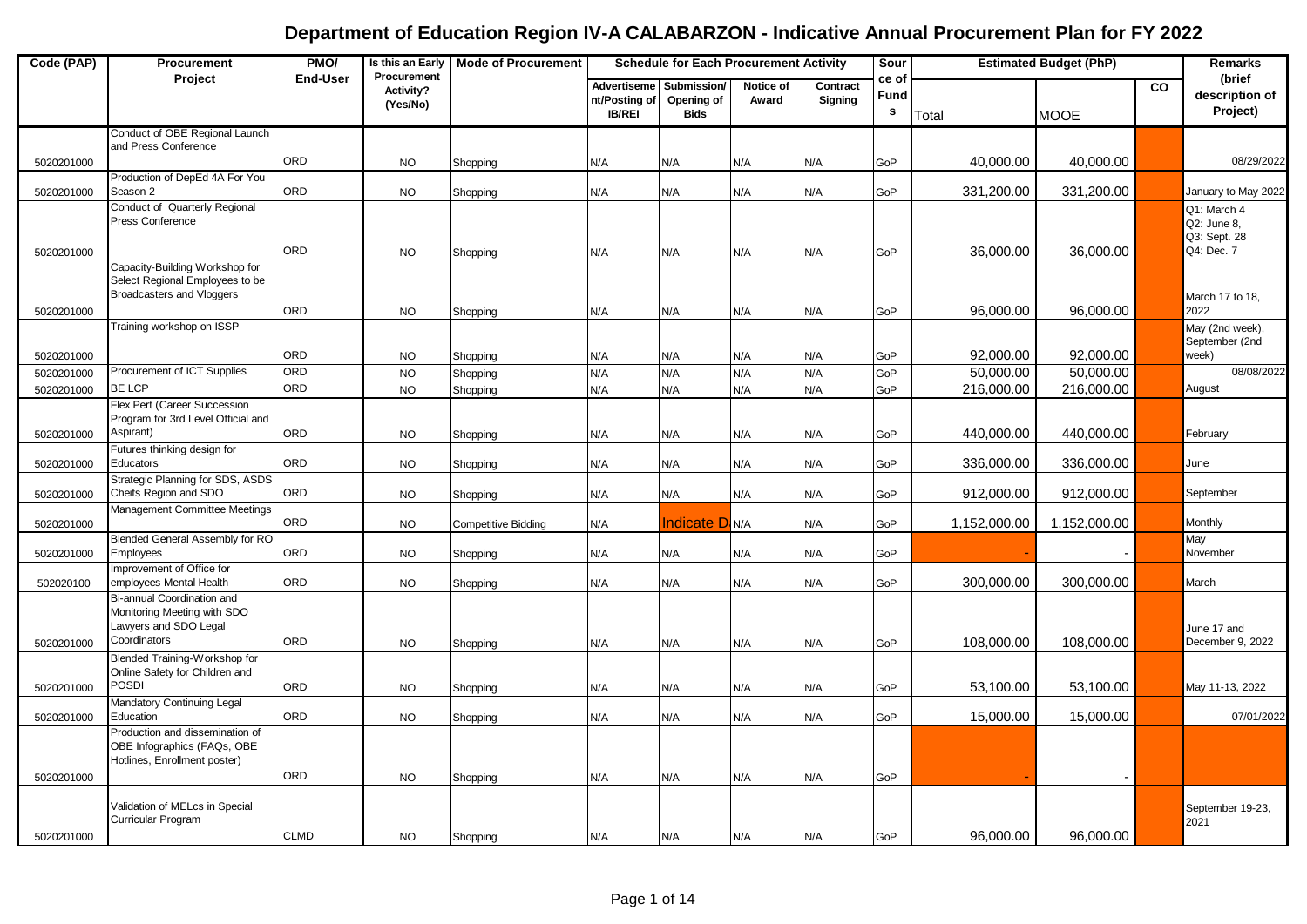| Code (PAP) | Procurement                                                                            | PMO/<br>Is this an Early<br><b>Mode of Procurement</b><br><b>Schedule for Each Procurement Activity</b><br>Sour<br><b>Estimated Budget (PhP)</b><br>Procurement |                       |          |                                               | Remarks                                  |                    |                     |                               |       |            |             |                |                                                                                                                               |
|------------|----------------------------------------------------------------------------------------|-----------------------------------------------------------------------------------------------------------------------------------------------------------------|-----------------------|----------|-----------------------------------------------|------------------------------------------|--------------------|---------------------|-------------------------------|-------|------------|-------------|----------------|-------------------------------------------------------------------------------------------------------------------------------|
|            | Project                                                                                | <b>End-User</b>                                                                                                                                                 | Activity?<br>(Yes/No) |          | Advertiseme<br>nt/Posting of<br><b>IB/REI</b> | Submission/<br>Opening of<br><b>Bids</b> | Notice of<br>Award | Contract<br>Signing | ce of<br>Fund<br>$\mathbf{s}$ | Total |            | <b>MOOE</b> | $\overline{c}$ | (brief<br>description of<br>Project)                                                                                          |
|            | Workshop on the Development of<br>Budget of Work for Special<br>Curricular Program     |                                                                                                                                                                 |                       |          |                                               |                                          |                    |                     |                               |       |            |             |                | Phase 1- Oct 3-7,<br>2022<br>Phase 2- Oct 17-21,<br>2022<br>Phase 3- October 24-                                              |
| 5020201000 |                                                                                        | <b>CLMD</b>                                                                                                                                                     | <b>NO</b>             | Shopping | N/A                                           | N/A                                      | N/A                | N/A                 | GoP                           |       | 625,500.00 | 625,500.00  |                | 28, 2022                                                                                                                      |
| 5020201000 | Regional Workshop on<br><b>Contextualized Learning Delivery</b><br>Processes and Tools | <b>CLMD</b>                                                                                                                                                     | <b>NO</b>             | Shopping | N/A                                           | N/A                                      | N/A                | N/A                 | GoP                           |       | 520,000.00 | 520,000.00  |                | Phase 1- Virtual-<br>August 15-19, 2022<br>Phase 2- Virtual-<br>August 22-26, 2022<br>Phase 3- F2F-<br>September 5-9,<br>2022 |
| 5020201000 | Regional Workshop on Gabay<br>Materials Integrating Pedagogies &<br>Approaches         | <b>CLMD</b>                                                                                                                                                     | <b>NO</b>             | Shopping | N/A                                           | N/A                                      | N/A                | N/A                 | GoP                           |       | 362,500.00 | 362,500.00  |                | Phase 1- July 4-8,<br>2022<br>Phase 2- September<br>26-30, 2022                                                               |
| 5020201000 | Regional School Learning Action<br><b>Cell Docufest</b>                                | <b>CLMD</b>                                                                                                                                                     | <b>NO</b>             | Shopping | N/A                                           | N/A                                      | N/A                | N/A                 | GoP                           |       | 196,800.00 | 196,800.00  |                | Orientation- June 28-<br>29, 2022<br>Review & Evaluation-<br>August 3-4, 2022<br>Mapping-September<br>14-16                   |
| 5020201000 | Regional<br>Workshop on the Quality<br>Assurance of SDOs Learning<br>Resources         | <b>CLMD</b>                                                                                                                                                     | <b>NO</b>             | Shopping | N/A                                           | N/A                                      | N/A                | N/A                 | GoP                           |       | 660,000.00 | 660,000.00  |                | July 25-29, 2022                                                                                                              |
| 5020201000 | Regional<br>Workshop on the Quality<br>Assurance of Q4 PIVOT LeaP &<br>Link            | <b>CLMD</b>                                                                                                                                                     | <b>NO</b>             | Shopping | N/A                                           | N/A                                      | N/A                | N/A                 | GoP                           |       |            |             |                |                                                                                                                               |
| 5020201000 | R4A CALABARZON 2022<br>REGIONAL SCHOOLS PRESS<br>CONFERENCE                            | <b>CLMD</b>                                                                                                                                                     | <b>NO</b>             | Shopping | N/A                                           | N/A                                      | N/A                | N/A                 | GoP                           |       |            |             |                | January 31-February<br>4, 2022                                                                                                |
|            | Regional<br>Administration of Mid-Year LAMP<br>(Pilot School for Limited F2F)          | <b>CLMD</b>                                                                                                                                                     |                       |          |                                               |                                          |                    |                     |                               |       | 150,000.00 | 150,000.00  |                | February 15-17,<br>2022                                                                                                       |
| 5020201000 |                                                                                        |                                                                                                                                                                 | <b>NO</b>             | Shopping | N/A                                           | N/A                                      | N/A                | N/A                 | GoP                           |       |            |             |                |                                                                                                                               |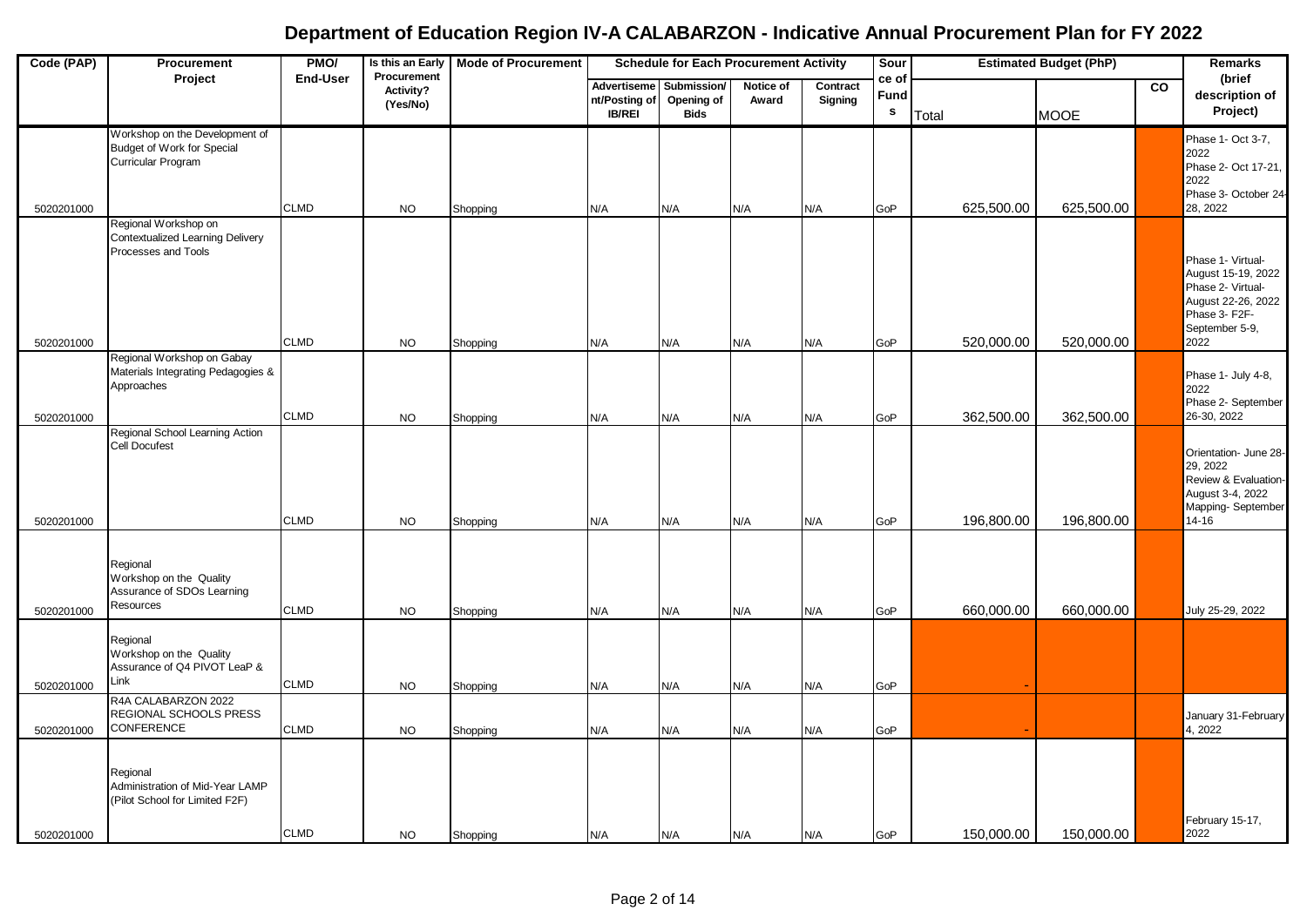| Code (PAP) | Procurement                                                           | PMO/            | Is this an Early                     | <b>Mode of Procurement</b> | <b>Schedule for Each Procurement Activity</b> |                                                      |                    |                     | Sour                          |              | <b>Estimated Budget (PhP)</b> |           | Remarks                                                                                                                                   |
|------------|-----------------------------------------------------------------------|-----------------|--------------------------------------|----------------------------|-----------------------------------------------|------------------------------------------------------|--------------------|---------------------|-------------------------------|--------------|-------------------------------|-----------|-------------------------------------------------------------------------------------------------------------------------------------------|
|            | Project                                                               | <b>End-User</b> | Procurement<br>Activity?<br>(Yes/No) |                            | nt/Posting of<br><b>IB/REI</b>                | Advertiseme Submission/<br>Opening of<br><b>Bids</b> | Notice of<br>Award | Contract<br>Signing | ce of<br>Fund<br>$\mathbf{s}$ | Total        | <b>MOOE</b>                   | <b>CO</b> | (brief<br>description of<br>Project)                                                                                                      |
| 5020201000 | Pilot Testing of Mid-Year e-LAMP<br>(Cavite, Rizal & Batangas)        | <b>CLMD</b>     | <b>NO</b>                            | Shopping                   | N/A                                           | N/A                                                  | N/A                | N/A                 | GoP                           | 50,300.00    | 50,300.00                     |           | February 7-11, 2022                                                                                                                       |
| 5020201000 | Workshop on the Development of<br>LAMP for Year-End Assessment        | <b>CLMD</b>     | <b>NO</b>                            | <b>Competitive Bidding</b> | N/A                                           | <b>Indicate D</b> N/A                                |                    | N/A                 | GoP                           | 1,200,000.00 | 1,200,000.00                  |           | Phase1- February<br>21-25, 2022<br>Phase 2- March 7-<br>11, 2022<br>Phase 3- March 22-<br>25, 2022<br>Phase 4- March 29-<br>April 1, 2021 |
|            | Quality Assurance and Printing of<br>Test Booklets and Answer sheets) |                 |                                      |                            |                                               |                                                      |                    |                     |                               |              |                               |           |                                                                                                                                           |
| 5020201000 |                                                                       | <b>CLMD</b>     | <b>NO</b>                            | Shopping                   | N/A                                           | N/A                                                  | N/A                | N/A                 | GoP                           | 97,980.00    | 97,980.00                     |           | June 7-10, 2022                                                                                                                           |
| 5020201000 | Mid-Year PIR                                                          | <b>CLMD</b>     | <b>NO</b>                            | Shopping                   | N/A                                           | N/A                                                  | N/A                | N/A                 | GoP                           | 190,000.00   | 190,000.00                    |           | July 18-22, 2022                                                                                                                          |
|            | Administration of Year-End<br>Assessment through LAMP                 |                 |                                      |                            |                                               |                                                      |                    |                     |                               |              |                               |           |                                                                                                                                           |
| 5020201000 | CLMD-CID-SGOD Curricular and                                          | <b>CLMD</b>     | <b>NO</b>                            | Shopping                   | N/A                                           | N/A                                                  | N/A                | N/A                 | GoP                           | 150,000.00   | 150,000.00                    |           | July 11-15, 2022                                                                                                                          |
| 5020201000 | Co-Curricular PIR for FY 2022                                         | <b>CLMD</b>     | <b>NO</b>                            | Shopping                   | N/A                                           | N/A                                                  | N/A                | N/A                 | GoP                           | 465,120.00   | 465,120.00                    |           | November 21-25,<br>2022                                                                                                                   |
| 5020201000 | Interfacing with FD on QMS                                            | <b>CLMD</b>     | <b>NO</b>                            | Shopping                   | N/A                                           | N/A                                                  | N/A                | N/A                 | GoP                           | 36,000.00    | 36,000.00                     |           | December 7-9, 2022                                                                                                                        |
|            | Division Program Review                                               |                 |                                      |                            |                                               |                                                      |                    |                     |                               |              |                               |           | Q1- March 30-April<br>1, 2022<br>Q2- June29-July 1,<br>2021                                                                               |
| 5020201000 |                                                                       | <b>CLMD</b>     | <b>NO</b>                            | Shopping                   | N/A                                           | N/A                                                  | N/A                | N/A                 | GoP                           | 288,000.00   | 288,000.00                    |           | Q3- September 28-<br>30, 2022<br>Q4- December 14-<br>16, 2022                                                                             |
|            | Workshop on Updating Records                                          |                 |                                      |                            |                                               |                                                      |                    |                     |                               |              |                               |           |                                                                                                                                           |
| 5020201000 | and Operations Manual                                                 | <b>CLMD</b>     | <b>NO</b>                            | Shopping                   | N/A                                           | N/A                                                  | N/A                | N/A                 | GoP                           | 120,000.00   | 120,000.00                    |           | March 1-4, 2022                                                                                                                           |
| 5020201000 | 2022 Education Stakeholders<br>Summit                                 | <b>ESSD</b>     | <b>NO</b>                            | Shopping                   | N/A                                           | N/A                                                  | N/A                | N/A                 | GoP                           | 189,500.00   | 189,500.00                    |           | February 10-11,<br>2022                                                                                                                   |
| 5020201000 | 2022 Regional Brigada Eskwela<br>Kick-Off                             | <b>ESSD</b>     | <b>NO</b>                            | Shopping                   | N/A                                           | N/A                                                  | N/A                | N/A                 | GoP                           | 51,000.00    | 51,000.00                     |           | 08/08/2022                                                                                                                                |
|            | Bi-Monthly Meeting with FD<br>Contact Leads                           |                 |                                      |                            |                                               |                                                      |                    |                     |                               |              |                               |           | Feb 8, Apr 2, Jun<br>14, Aug 9, Oct 11,                                                                                                   |
| 5020201000 |                                                                       | <b>ESSD</b>     | <b>NO</b>                            | Shopping                   | N/A                                           | N/A                                                  | N/A                | N/A                 | GoP                           | 36,000.00    | 36,000.00                     |           | Dec 13                                                                                                                                    |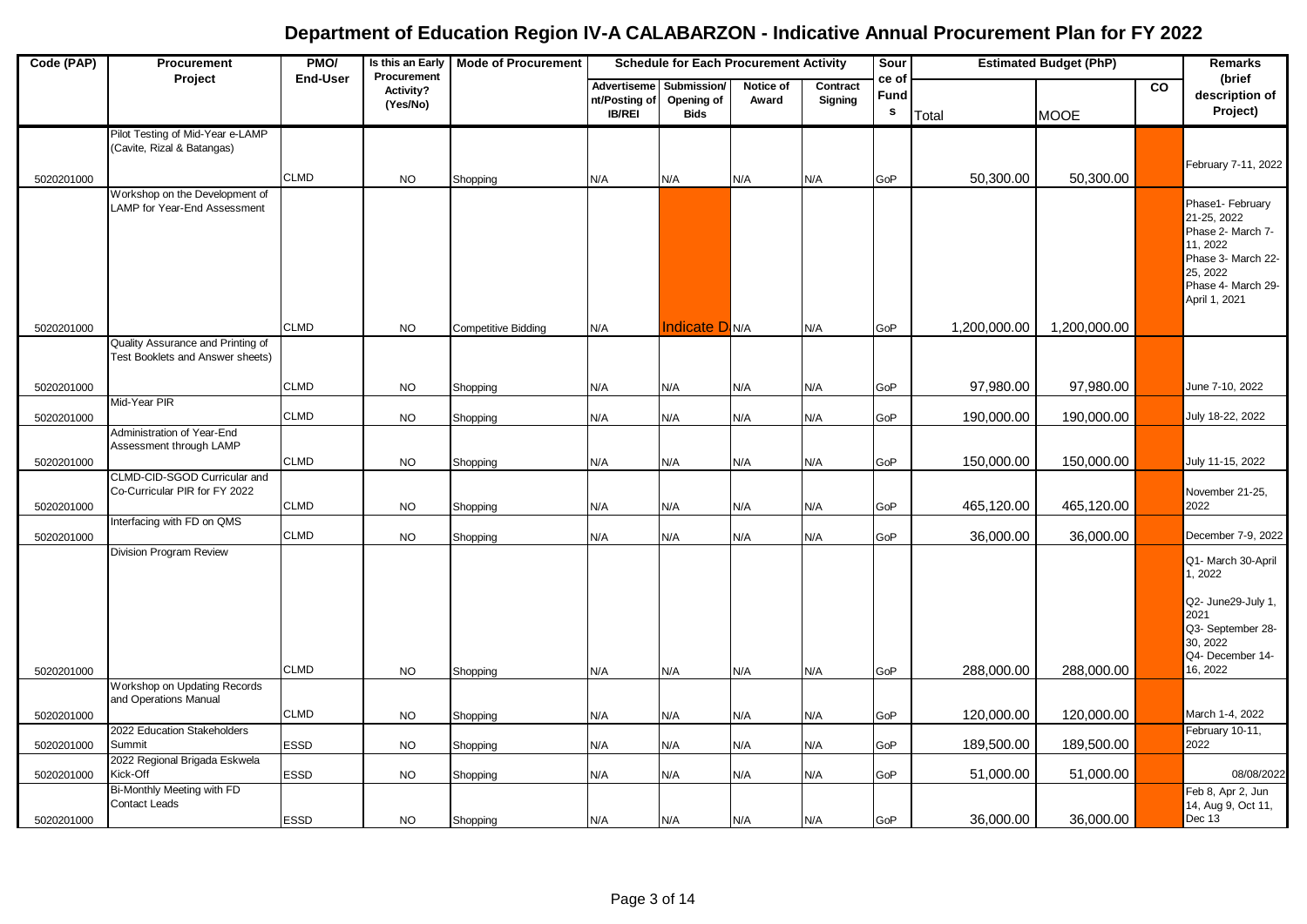| Code (PAP)               | Procurement                                                                                                                                  | PMO/                | Is this an Early                     | <b>Mode of Procurement</b> | <b>Schedule for Each Procurement Activity</b> |                                          |                    |                     | Sour               |                         | <b>Estimated Budget (PhP)</b> |           | Remarks                                                                                        |
|--------------------------|----------------------------------------------------------------------------------------------------------------------------------------------|---------------------|--------------------------------------|----------------------------|-----------------------------------------------|------------------------------------------|--------------------|---------------------|--------------------|-------------------------|-------------------------------|-----------|------------------------------------------------------------------------------------------------|
|                          | Project                                                                                                                                      | <b>End-User</b>     | Procurement<br>Activity?<br>(Yes/No) |                            | Advertiseme<br>nt/Posting of<br><b>IB/REI</b> | Submission/<br>Opening of<br><b>Bids</b> | Notice of<br>Award | Contract<br>Signing | ce of<br>Fund<br>s | Total                   | <b>MOOE</b>                   | <b>CO</b> | (brief<br>description of<br>Project)                                                           |
| 5020201000               | Southern Tagalog Dental<br>Conference and Planning<br>Workshop on Oral Health Focused<br>on Learners in Different Modalities                 | ESSD                | <b>NO</b>                            | Shopping                   | N/A                                           | N/A                                      | N/A                | N/A                 | GoP                | 108,000.00              | 108,000.00                    |           | February 24-26.<br>2022                                                                        |
|                          | Orientation/Training to Regional<br>Office Canteen Staff and Personnel<br>on Basic Food Safety and Menu                                      |                     |                                      |                            |                                               |                                          |                    |                     |                    |                         |                               |           |                                                                                                |
| 5020201000               | Planning<br>Annual Physical and Laboratory<br>Examination with Vaccination                                                                   | ESSD                | <b>NO</b>                            | Shopping                   | N/A                                           | N/A                                      | N/A                | N/A                 | GoP                | 8,500.00                | 8,500.00                      |           | 01/28/2022<br>Nov 7,9,11,14,16 &                                                               |
| 5020308000<br>5020308000 | (Influenza)<br><b>Emergency Dental Treatment for</b><br><b>RO Employees</b>                                                                  | ESSD<br><b>ESSD</b> | <b>NO</b><br><b>NO</b>               | Shopping<br>Shopping       | N/A<br>N/A                                    | N/A<br>N/A                               | N/A<br>N/A         | N/A<br>N/A          | GoP<br>GoP         | 391,500.00<br>20,000.00 | 391,500.00<br>20,000.00       |           | 18.2022<br>Year Round                                                                          |
| 5029999099               | Repair and Resumption of<br>Schedule of Dental Van to Far<br><b>Flung Schools</b>                                                            | <b>ESSD</b>         | <b>NO</b>                            | Shopping                   | N/A                                           | N/A                                      | N/A                | N/A                 | GoP                | 35,600.00               | 35,600.00                     |           | 01/01/2022                                                                                     |
| 5020201000               | Quarterly Meeting with SDO<br>Program Focal Persons                                                                                          | <b>ESSD</b>         | <b>NO</b>                            | Shopping                   | N/A                                           | N/A                                      | N/A                | N/A                 | GoP                | 300,000.00              | 300,000.00                    |           | Mar 8, Jun 7, Sept<br>6, Dec 6, 2022                                                           |
| 5020201000               | Capability Building on Construction<br>Occupational Safety and Health                                                                        | <b>ESSD</b>         | <b>NO</b>                            | Shopping                   | N/A                                           | N/A                                      | N/A                | N/A                 | GoP                | 331,200.00              | 331,200.00                    |           | May 23-27, 2022                                                                                |
|                          | <b>Public Service Continuity Planning</b><br>Workshop for Selected Regional<br>Office Personnel per Functional<br>Division / Units / Section |                     |                                      |                            |                                               |                                          |                    |                     |                    |                         |                               |           |                                                                                                |
| 5020201000               | Multi Hazard Contingency Planning                                                                                                            | <b>ESSD</b>         | <b>NO</b>                            | Shopping                   | N/A                                           | N/A                                      | N/A                | N/A                 | GoP                | 90,000.00               | 90,000.00                     |           | March 8-10, 2022                                                                               |
| 5020201000               | <b>Workshop</b><br>Kumusta CALABARZON!                                                                                                       | ESSD                | <b>NO</b>                            | Shopping                   | N/A                                           | N/A                                      | N/A                | N/A                 | GoP                | 90,000.00               | 90,000.00                     |           | May 18-20, 2022                                                                                |
| 5020201000               |                                                                                                                                              | ESSD                | <b>NO</b>                            | Shopping                   | N/A                                           | N/A                                      | N/A                | N/A                 | GoP                | 42,000.00               | 42,000.00                     |           | May 20 & 23,<br>June 17 & 20,<br>July 15 & 18,<br>Aug 19 & 22,<br>Sept 16 & 19,<br>Oct 21 & 24 |
| 5020201000               | Crafting of Manual for Limited and<br>Expanded Face-to-Face Classes in<br>the New Normal                                                     | <b>ESSD</b>         | <b>NO</b>                            | Shopping                   | N/A                                           | N/A                                      | N/A                | N/A                 | GoP                | 324,000.00              | 324,000.00                    |           | January 24-26<br>March 21-23,<br>June 18-20                                                    |
|                          | ESSD-SGOD Interface on Program<br>Accomplishment for CY 2022                                                                                 |                     |                                      |                            |                                               |                                          |                    |                     |                    |                         |                               |           |                                                                                                |
| 5020201000               | Division Performance Review and                                                                                                              | ESSD                | <b>NO</b>                            | Shopping                   | N/A                                           | N/A                                      | N/A                | N/A                 | GoP                | 108,000.00              | 108,000.00                    |           | Nov 3-4, 2022                                                                                  |
| 5020201000               | Adjustment of OPCRF and IPCRF                                                                                                                | <b>ESSD</b>         | <b>NO</b>                            | Shopping                   | N/A                                           | N/A                                      | N/A                | N/A                 | GoP                | 64,800.00               | 64,800.00                     |           | June 17, 2022<br>September 23, 2022                                                            |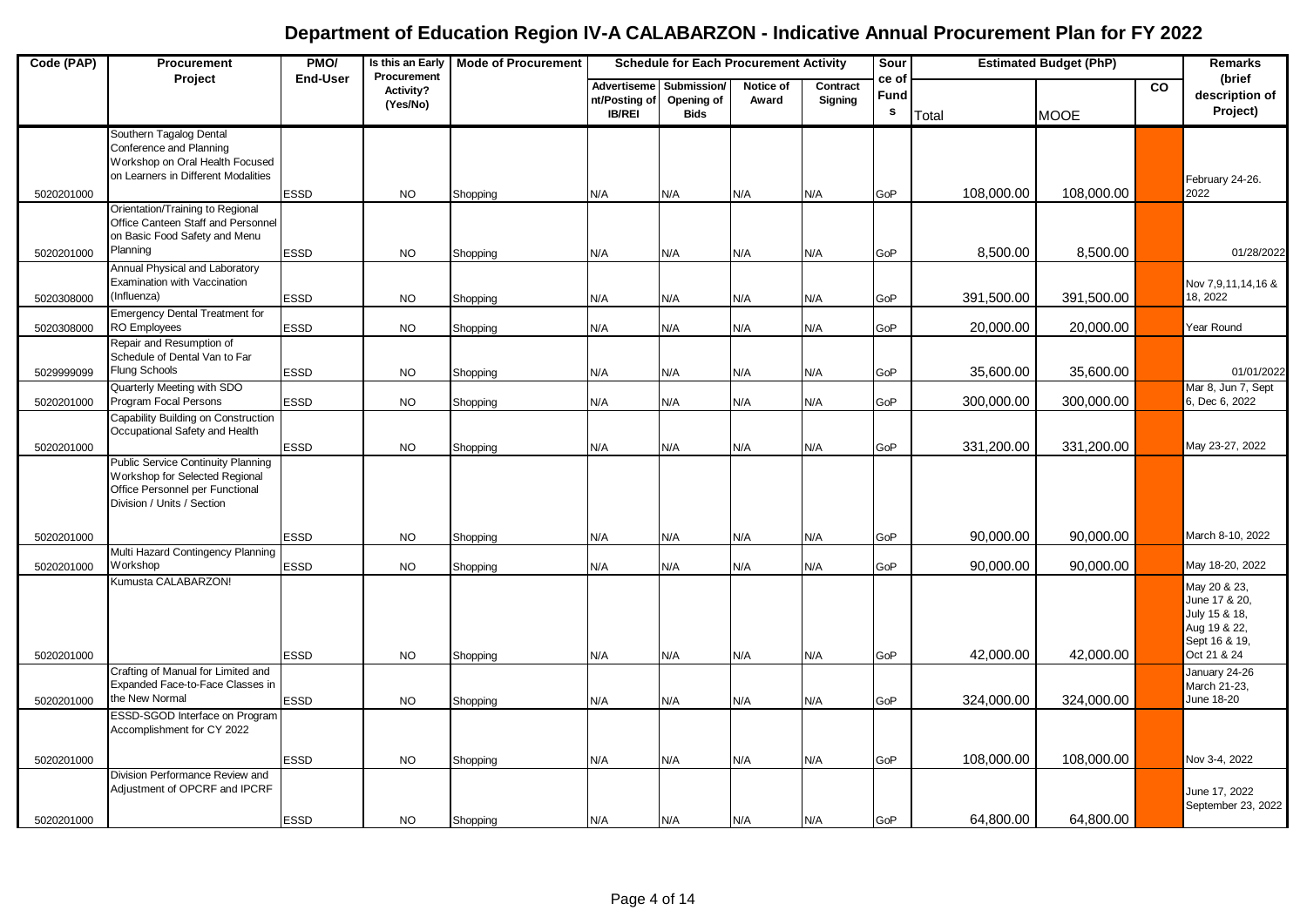| Code (PAP)               | Procurement                                                                                                                                                                               | PMO/                       | Procurement            | Is this an Early   Mode of Procurement | <b>Estimated Budget (PhP)</b><br><b>Schedule for Each Procurement Activity</b><br>Sour<br>ce of |                                          |                    |                     |                                   | <b>Remarks</b>         |                        |           |                                                                                                            |
|--------------------------|-------------------------------------------------------------------------------------------------------------------------------------------------------------------------------------------|----------------------------|------------------------|----------------------------------------|-------------------------------------------------------------------------------------------------|------------------------------------------|--------------------|---------------------|-----------------------------------|------------------------|------------------------|-----------|------------------------------------------------------------------------------------------------------------|
|                          | Project                                                                                                                                                                                   | <b>End-User</b>            | Activity?<br>(Yes/No)  |                                        | Advertiseme<br>nt/Posting of<br><b>IB/REI</b>                                                   | Submission/<br>Opening of<br><b>Bids</b> | Notice of<br>Award | Contract<br>Signing | Fund<br>$\boldsymbol{\mathsf{s}}$ | Total                  | <b>MOOE</b>            | <b>CO</b> | (brief<br>description of<br>Project)                                                                       |
|                          | <b>ESSD Kumustahan</b>                                                                                                                                                                    | <b>ESSD</b>                | <b>NO</b>              | Shopping                               | N/A                                                                                             | N/A                                      | N/A                | N/A                 | GoP                               | 90,000.00              | 90,000.00              |           | Jan 31, Feb 28, Mar<br>31, Apr 29, May 31,<br>Jun 30, Jul 29, Aug<br>31, Sep 30, Oct 31,<br>Nov 29, Dec 12 |
| 5020201000               | 2022 Exemplary Support Services<br><b>Delivered Awards</b>                                                                                                                                | <b>ESSD</b>                | <b>NO</b>              | Shopping                               | N/A                                                                                             | N/A                                      | N/A                | N/A                 | GoP                               | 246,000.00             | 246,000.00             |           | Nov 28-29, 2022                                                                                            |
| 5020201000               | Monitoring of ESSD Programs<br>Onsite and Offsite                                                                                                                                         | <b>ESSD</b>                | <b>NO</b>              | Shopping                               | N/A                                                                                             | N/A                                      | N/A                | N/A                 | GoP                               | 48,000.00              | 48,000.00              |           | Feb 17-18<br>March 17-18<br>April 21-22<br>June 23-24<br>Oct 27-28<br>Nov 10-11                            |
|                          | Independence Day and Teachers<br>Day Celebration                                                                                                                                          |                            |                        |                                        |                                                                                                 |                                          |                    |                     |                                   |                        |                        |           | June 13, 2022<br>Oct 24, 2022                                                                              |
| 5020201000<br>5020201000 | Workshop on the Organization and<br>Management of the RFTATs /<br><b>DFTATs</b><br>(Blended)                                                                                              | <b>ESSD</b><br><b>FTAD</b> | <b>NO</b><br><b>NO</b> | Shopping<br>Shopping                   | N/A<br>N/A                                                                                      | N/A<br>N/A                               | N/A<br>N/A         | N/A<br>N/A          | GoP<br>GoP                        | 30,000.00<br>31,200.00 | 30,000.00<br>31,200.00 |           | 01/24/2022                                                                                                 |
| 5020201000               | Quarterly Group Work<br>Management on TA Interventions in<br>Addressing Identified BLICs                                                                                                  | <b>FTAD</b>                | <b>NO</b>              | Shopping                               | N/A                                                                                             | N/A                                      | N/A                | N/A                 | GoP                               | 93,600.00              | 93,600.00              |           | March 25, June 24,<br>September 23, 2022                                                                   |
| 5020201000               | Training Workshop on Tracking<br>and Analysis of TA Delivery                                                                                                                              | <b>FTAD</b>                | <b>NO</b>              | Shopping                               | N/A                                                                                             | N/A                                      | N/A                | N/A                 | GoP                               | 120,000.00             | 120,000.00             |           | August 27-28, 2022                                                                                         |
|                          | Conference on Reconfiguration of<br>the Process, System and<br>Mechanism on SBM Validation<br>based on Enhanced SBM Manual<br>for Accreditation                                           |                            |                        |                                        |                                                                                                 |                                          |                    |                     |                                   |                        |                        |           |                                                                                                            |
| 5020201000               | Focus Group Discussion on the                                                                                                                                                             | <b>FTAD</b>                | <b>NO</b>              | Shopping                               | N/A                                                                                             | N/A                                      | N/A                | N/A                 | GoP                               | 136,000.00             | 136,000.00             |           | May 19-20, 2022                                                                                            |
| 5020201000               | Enhancement of the System/Blue<br>Print of the Knowledge<br>Management System                                                                                                             | <b>FTAD</b>                | <b>NO</b>              | Shopping                               | N/A                                                                                             | N/A                                      | N/A                | N/A                 | GoP                               | 465,000.00             | 465,000.00             |           | February 17-18,<br>2022                                                                                    |
|                          | Revalida on the Organizational<br>Knowledge on Interventions in<br>Resolving BLICs: One Region with                                                                                       |                            |                        |                                        |                                                                                                 |                                          |                    |                     |                                   |                        |                        |           | September 29-30,                                                                                           |
| 5020201000               | 22 Solutions<br>Convergence of SBM Practitioners                                                                                                                                          | <b>FTAD</b>                | <b>NO</b>              | Shopping                               | N/A                                                                                             | N/A                                      | N/A                | N/A                 | GoP                               | 372,000.00             | 372,000.00             |           | 2022                                                                                                       |
| 5020201000               | and Recognition of Best Practices                                                                                                                                                         | <b>FTAD</b>                | <b>NO</b>              | Shopping                               | N/A                                                                                             | N/A                                      | N/A                | N/A                 | GoP                               | 438,300.00             | 438,300.00             |           | December 15-16,<br>2022                                                                                    |
| 5020201000               | Delivery of TA Support Services to<br>SDOs covering all areas of<br>management, and operations based<br>on the needs to have a better and<br>improved School-Based<br>Management Practice | <b>FTAD</b>                | <b>NO</b>              | Shopping                               | N/A                                                                                             | N/A                                      | N/A                | N/A                 | GoP                               | 456,000.00             | 456,000.00             |           | October 21-22, 2022                                                                                        |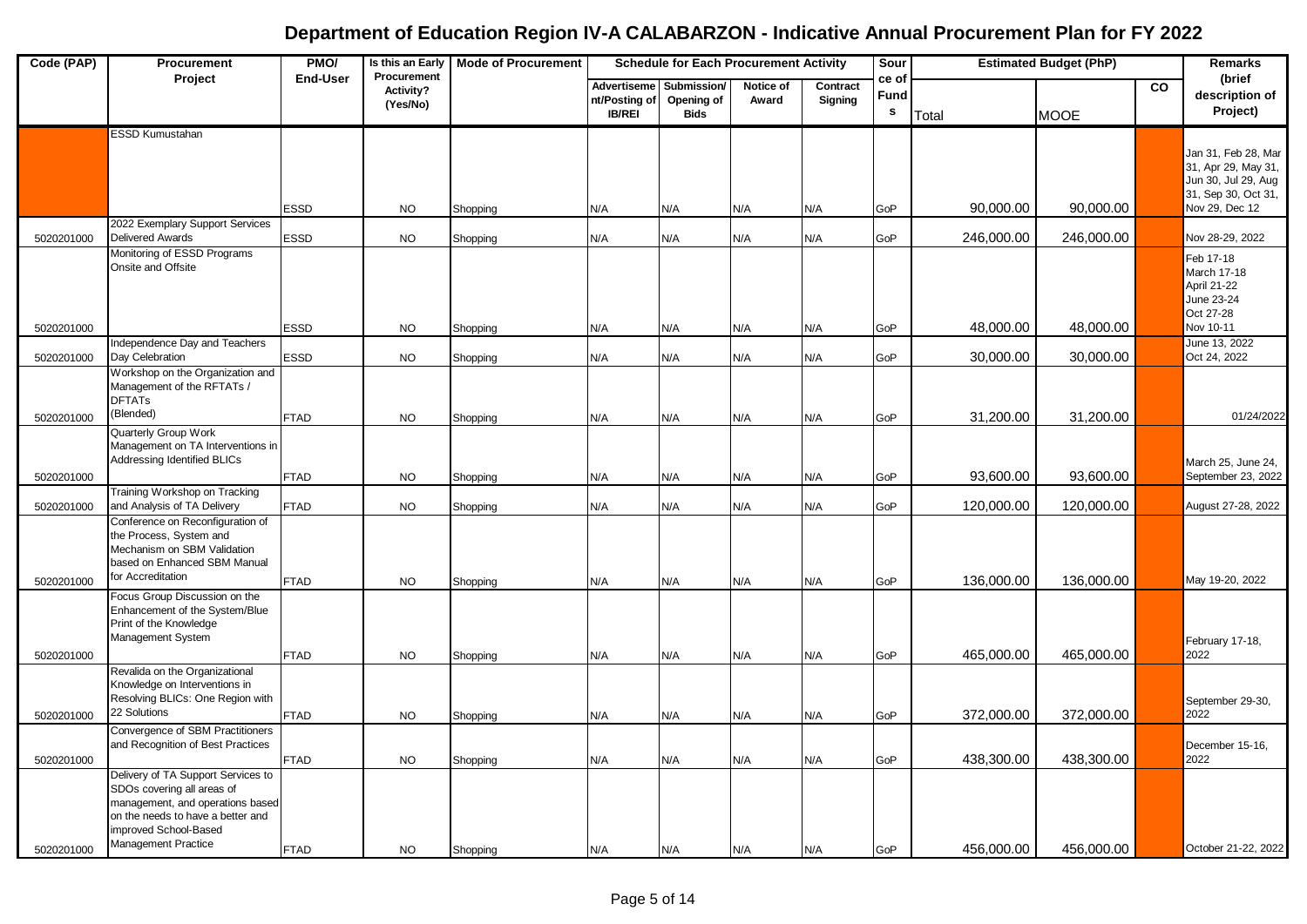| Code (PAP) | Procurement                                                    | PMO/            | Is this an Early<br>Procurement | <b>Mode of Procurement</b> | <b>Schedule for Each Procurement Activity</b> |                                          |                    |                     | Sour                          |            | <b>Estimated Budget (PhP)</b> |                | Remarks                                 |
|------------|----------------------------------------------------------------|-----------------|---------------------------------|----------------------------|-----------------------------------------------|------------------------------------------|--------------------|---------------------|-------------------------------|------------|-------------------------------|----------------|-----------------------------------------|
|            | Project                                                        | <b>End-User</b> | Activity?<br>(Yes/No)           |                            | Advertiseme<br>nt/Posting of<br><b>IB/REI</b> | Submission/<br>Opening of<br><b>Bids</b> | Notice of<br>Award | Contract<br>Signing | ce of<br>Fund<br>$\mathbf{s}$ | Total      | <b>MOOE</b>                   | $\overline{c}$ | (brief<br>description of<br>Project)    |
| 5020201000 | Rescheming the TA Manual in the<br>Post Covid Times            | <b>FTAD</b>     | <b>NO</b>                       | Shopping                   | N/A                                           | N/A                                      | N/A                | N/A                 | GoP                           | 284,000.00 | 284,000.00                    |                | February 22-25,<br>2022                 |
|            | Conference on Managing                                         |                 |                                 |                            |                                               |                                          |                    |                     |                               |            |                               |                |                                         |
|            | Organizational Knowledge and<br>Setting Document Management    | FTAD            | <b>NO</b>                       |                            |                                               | N/A                                      | N/A                | N/A                 | GoP                           | 208,000.00 | 208,000.00                    |                | March 10-11, 2022                       |
| 5020201000 | Conduct of Review of Policies and                              |                 |                                 | Shopping                   | N/A                                           |                                          |                    |                     |                               |            |                               |                |                                         |
|            | <b>Issuances on Public and Private</b>                         |                 |                                 |                            |                                               |                                          |                    |                     |                               |            |                               |                |                                         |
| 5020201000 | Schools Regulations (Face to Face)                             | QAD             | <b>NO</b>                       | Shopping                   | N/A                                           | N/A                                      | N/A                | N/A                 | GoP                           |            |                               |                | April 19-20 2021                        |
|            | RO-SDO Interface to Harmonize                                  |                 |                                 |                            |                                               |                                          |                    |                     |                               |            |                               |                |                                         |
|            | Quality Assurance Monitoring and<br>Evaluation (QA, M&E) and   |                 |                                 |                            |                                               |                                          |                    |                     |                               |            |                               |                |                                         |
|            | Assesment Frameworks (Face to                                  |                 |                                 |                            |                                               |                                          |                    |                     |                               |            |                               |                |                                         |
| 5020201000 | Face)                                                          | QAD             | <b>NO</b>                       | Shopping                   | N/A                                           | N/A                                      | N/A                | N/A                 | GoP                           | 349,800.00 | 349,800.00                    |                | October 11-12, 2022                     |
|            | Conduct of CPROCIA : Coaching<br>Program for Development of    |                 |                                 |                            |                                               |                                          |                    |                     |                               |            |                               |                |                                         |
|            | Regional Continuous Improvement                                |                 |                                 |                            |                                               |                                          |                    |                     |                               |            |                               |                | January 26, 2022;<br>February 24, 2022; |
|            | (C I) for RO Personnel -<br>Sessions 3-7 (Blended)             |                 |                                 |                            |                                               |                                          |                    |                     |                               |            |                               |                | March 28, 2022;                         |
| 5020201000 |                                                                | QAD             | <b>NO</b>                       | Shopping                   | N/A                                           | N/A                                      | N/A                | N/A                 | GoP                           | 117,000.00 | 117,000.00                    |                | April 28, 2022;<br>May 31, 2022         |
|            | Conduct of 2022 Regional CI                                    |                 |                                 |                            |                                               |                                          |                    |                     |                               |            |                               |                |                                         |
| 5020201000 | Symposium (Face to Face)<br>CI Master's Training for RO        | QAD             | <b>NO</b>                       | Shopping                   | N/A                                           | N/A                                      | N/A                | N/A                 | GoP                           | 256,100.00 | 256,100.00                    |                | August 25-26, 2022                      |
| 5020201000 | Personnel (Face to Face)                                       | QAD             | <b>NO</b>                       | Shopping                   | N/A                                           | N/A                                      | N/A                | N/A                 | GoP                           | 251,000.00 | 251,000.00                    |                | September 26-28,<br>2022                |
|            | Capacity Building cum Workshop                                 |                 |                                 |                            |                                               |                                          |                    |                     |                               |            |                               |                |                                         |
|            | for SDO M & E Focal Persons on<br>Developing Monitoring and    |                 |                                 |                            |                                               |                                          |                    |                     |                               |            |                               |                |                                         |
|            | <b>Evaluation Tools for Different PPAs</b>                     |                 |                                 |                            |                                               |                                          |                    |                     |                               |            |                               |                |                                         |
|            | (Face to Face)                                                 |                 |                                 |                            |                                               |                                          |                    |                     |                               |            |                               |                |                                         |
| 5020201000 | Conduct of Quarterly Regional                                  | QAD             | <b>NO</b>                       | Shopping                   | N/A                                           | N/A                                      | N/A                | N/A                 | GoP                           | 198,200.00 | 198,200.00                    |                | June 15-17, 2022                        |
|            | Quality Assurance Monitoring and                               |                 |                                 |                            |                                               |                                          |                    |                     |                               |            |                               |                | April 21, 2022;                         |
|            | <b>Evaluation and Assessment</b><br>(RQAMEA) - (Face to Face)  |                 |                                 |                            |                                               |                                          |                    |                     |                               |            |                               |                | July 14, 2022;                          |
| 5020201000 |                                                                | QAD             | <b>NO</b>                       | Shopping                   | N/A                                           | N/A                                      | N/A                | N/A                 | GoP                           | 264,000.00 | 264,000.00                    |                | October 13, 2022;<br>December 15, 2022  |
|            | Capacity Building Workshop for                                 |                 |                                 |                            |                                               |                                          |                    |                     |                               |            |                               |                |                                         |
|            | SDOs on Processing, Checking<br>and Evaluation of documents of |                 |                                 |                            |                                               |                                          |                    |                     |                               |            |                               |                |                                         |
|            | Grade 12 Candidates for                                        |                 |                                 |                            |                                               |                                          |                    |                     |                               |            |                               |                |                                         |
|            | Graduation of Public and Private<br>Schools (Face to Face)     |                 |                                 |                            |                                               |                                          |                    |                     |                               |            |                               |                |                                         |
| 5020201000 | Conduct of Private Schools Summi                               | QAD             | <b>NO</b>                       | Shopping                   | N/A                                           | N/A                                      | N/A                | N/A                 | GoP                           | 374,400.00 | 374,400.00                    |                | April 6-8, 2022                         |
|            | (Blended)                                                      |                 |                                 |                            |                                               |                                          |                    |                     |                               |            |                               |                | May 12-13, 2022;<br>May 19-20, 2022;    |
|            |                                                                |                 |                                 |                            |                                               |                                          |                    |                     |                               |            |                               |                | May 26-27, 2022;<br>June 2-3,2022;      |
| 5020201000 |                                                                | QAD             | <b>NO</b>                       | Shopping                   | N/A                                           | N/A                                      | N/A                | N/A                 | GoP                           | 132,000.00 | 132,000.00                    |                | June 9-10, 2022                         |
|            | Conduct of Year End Convergence                                |                 |                                 |                            |                                               |                                          |                    |                     |                               |            |                               |                |                                         |
| 5020201000 | of QAD SDO counterparts (Face to<br>Face)                      | QAD             | <b>NO</b>                       | Shopping                   | N/A                                           | N/A                                      | N/A                | N/A                 | GoP                           | 402,600.00 | 402,600.00                    |                | December 12-13,<br>2022                 |
|            |                                                                |                 |                                 |                            |                                               |                                          |                    |                     |                               |            |                               |                |                                         |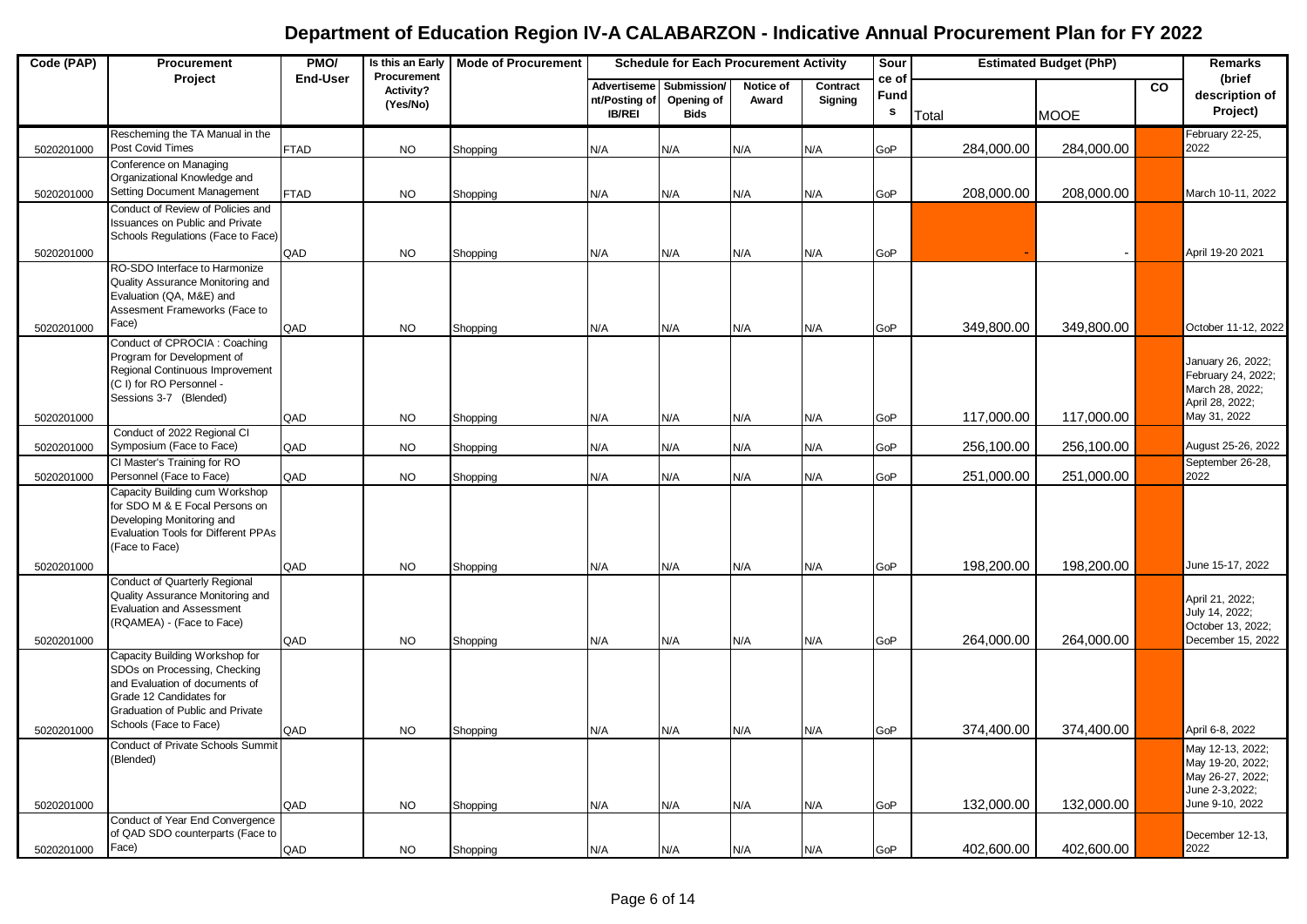| Code (PAP) | Procurement                                                                                                                           | PMO/            | Is this an Early<br>Procurement | <b>Mode of Procurement</b> | <b>Schedule for Each Procurement Activity</b> |                                          |                    | Sour                |                               | <b>Estimated Budget (PhP)</b> |             | Remarks        |                                                                                             |
|------------|---------------------------------------------------------------------------------------------------------------------------------------|-----------------|---------------------------------|----------------------------|-----------------------------------------------|------------------------------------------|--------------------|---------------------|-------------------------------|-------------------------------|-------------|----------------|---------------------------------------------------------------------------------------------|
|            | Project                                                                                                                               | <b>End-User</b> | Activity?<br>(Yes/No)           |                            | Advertiseme<br>nt/Posting of<br><b>IB/REI</b> | Submission/<br>Opening of<br><b>Bids</b> | Notice of<br>Award | Contract<br>Signing | ce of<br>Fund<br>$\mathbf{s}$ | Total                         | <b>MOOE</b> | $\overline{c}$ | (brief<br>description of<br>Project)                                                        |
|            | Capacity Building and Enhancing<br>Mechanisms on Processing and<br>Validation of Documents and Virtual<br>Ocular Inspection (Blended) |                 |                                 |                            |                                               |                                          |                    |                     |                               |                               |             |                |                                                                                             |
| 5020201000 |                                                                                                                                       | QAD             | NO.                             | Shopping                   | N/A                                           | N/A                                      | N/A                | N/A                 | GoP                           | 10,200.00                     | 10,200.00   |                | 01/31/2022                                                                                  |
| 5020201000 | Orientation of RO and SDO<br>Personnel on the Implementation of<br>F2F Classes (Blended)                                              | QAD             | <b>NO</b>                       | Shopping                   | N/A                                           | N/A                                      | N/A                | N/A                 | GoP                           | 460,700.00                    | 460,700.00  |                | January 27-28, 2022                                                                         |
|            | Conduct of Mid-Year review and<br>calibration of QAD OPCRF/IPCRF<br>(Face to Face)                                                    |                 |                                 |                            |                                               |                                          |                    |                     |                               |                               |             |                |                                                                                             |
| 5020201000 | Conduct of Year End review and                                                                                                        | QAD             | <b>NO</b>                       | Shopping                   | N/A                                           | N/A                                      | N/A                | N/A                 | GoP                           |                               |             |                | 05/04/2022                                                                                  |
| 5020201000 | calibration of QAD OPCRF/IPCRF<br>(Face to Face)                                                                                      | QAD             | <b>NO</b>                       | Shopping                   | N/A                                           | N/A                                      | N/A                | N/A                 | GoP                           |                               |             |                | 12/09/2022                                                                                  |
|            | <b>Conduct of Quarterly Division</b><br>Process Review of QAD Personnel                                                               | QAD             | NO.                             |                            | N/A                                           | N/A                                      | N/A                | N/A                 | GoP                           |                               |             |                | March 21-22,2022;<br>June 20-21, 2022;<br>September 19-<br>20,2022; December<br>19-20, 2022 |
| 5020201000 | Conduct of interfacing with Records                                                                                                   |                 |                                 | Shopping                   |                                               |                                          |                    |                     |                               |                               |             |                |                                                                                             |
|            | Section and KMT Lead on Records<br>Management (Face to Face)                                                                          |                 |                                 |                            |                                               |                                          |                    |                     |                               |                               |             |                |                                                                                             |
| 5020201000 | Conduct of Interfacing with Cash                                                                                                      | QAD             | <b>NO</b>                       | Shopping                   | N/A                                           | N/A                                      | N/A                | N/A                 | GoP                           | 18,000.00                     | 18,000.00   |                | February 3-4, 2022                                                                          |
|            | Section on Payment for Permit<br>Application (Face to Face)                                                                           |                 |                                 |                            |                                               |                                          |                    |                     |                               |                               |             |                | February 14-15,                                                                             |
| 5020201000 | (5.4) Coordination meeting of RO-                                                                                                     | QAD             | <b>NO</b>                       | Shopping                   | N/A                                           | N/A                                      | N/A                | N/A                 | GoP                           | 16,800.00                     | 16,800.00   |                | 2022                                                                                        |
| 5020201000 | SDO on Payment for Permit<br>Application                                                                                              | QAD             | <b>NO</b>                       | Shopping                   | N/A                                           | N/A                                      | N/A                | N/A                 | GoP                           | 8,400.00                      | 8,400.00    |                | 02/25/2022                                                                                  |
|            | Competency Enhancement<br>Training for Regional Office<br>Employees Level 2 (CenTRE 2)-                                               |                 |                                 |                            |                                               |                                          |                    |                     |                               |                               |             |                | Batch 1 - February 2-                                                                       |
| 5020201000 | Batch 1                                                                                                                               | <b>HRDD</b>     | NO.                             | Shopping                   | N/A                                           | N/A                                      | N/A                | N/A                 | GoP                           |                               |             |                | 4, 2022                                                                                     |
| 5020201000 | 2021 Gawad Patnugot Awarding<br>Ceremony<br>Designing Intervention Program for                                                        | <b>HRDD</b>     | NO.                             | Shopping                   | N/A                                           | N/A                                      | N/A                | N/A                 | GoP                           |                               |             |                |                                                                                             |
| 5020201000 | Non-teaching personnel                                                                                                                | <b>HRDD</b>     | <b>NO</b>                       | Shopping                   | N/A                                           | N/A                                      | N/A                | N/A                 | GoP                           | 12,600.00                     | 12,600.00   |                | May 4-6, 2022                                                                               |
|            | Competency Enhancement<br>Program for ROP Employees                                                                                   |                 |                                 |                            |                                               |                                          |                    |                     |                               |                               |             |                | Batch 1 - June 8-10,<br>2022<br>Batch 2 - July 4-8,                                         |
| 5020201000 |                                                                                                                                       | <b>HRDD</b>     | <b>NO</b>                       | Shopping                   | N/A                                           | N/A                                      | N/A                | N/A                 | GoP                           | 931,500.00                    | 931,500.00  |                | 2022.                                                                                       |
|            | Orientation of Newly Hired ROP<br>Employees using the E-Self<br>Learning Modules (I-RISE                                              |                 |                                 |                            |                                               |                                          |                    |                     |                               |                               |             |                |                                                                                             |
| 5020201000 | Program)<br>Orientation on the Implementation                                                                                         | <b>HRDD</b>     | <b>NO</b>                       | Shopping                   | N/A                                           | N/A                                      | N/A                | N/A                 | GoP                           | 14,000.00                     | 14,000.00   |                | 01/31/2022                                                                                  |
| 5020201000 | of Wellness Program for 2022                                                                                                          | <b>HRDD</b>     | <b>NO</b>                       | Shopping                   | N/A                                           | N/A                                      | N/A                | N/A                 | GoP                           |                               |             |                | January 6-2022                                                                              |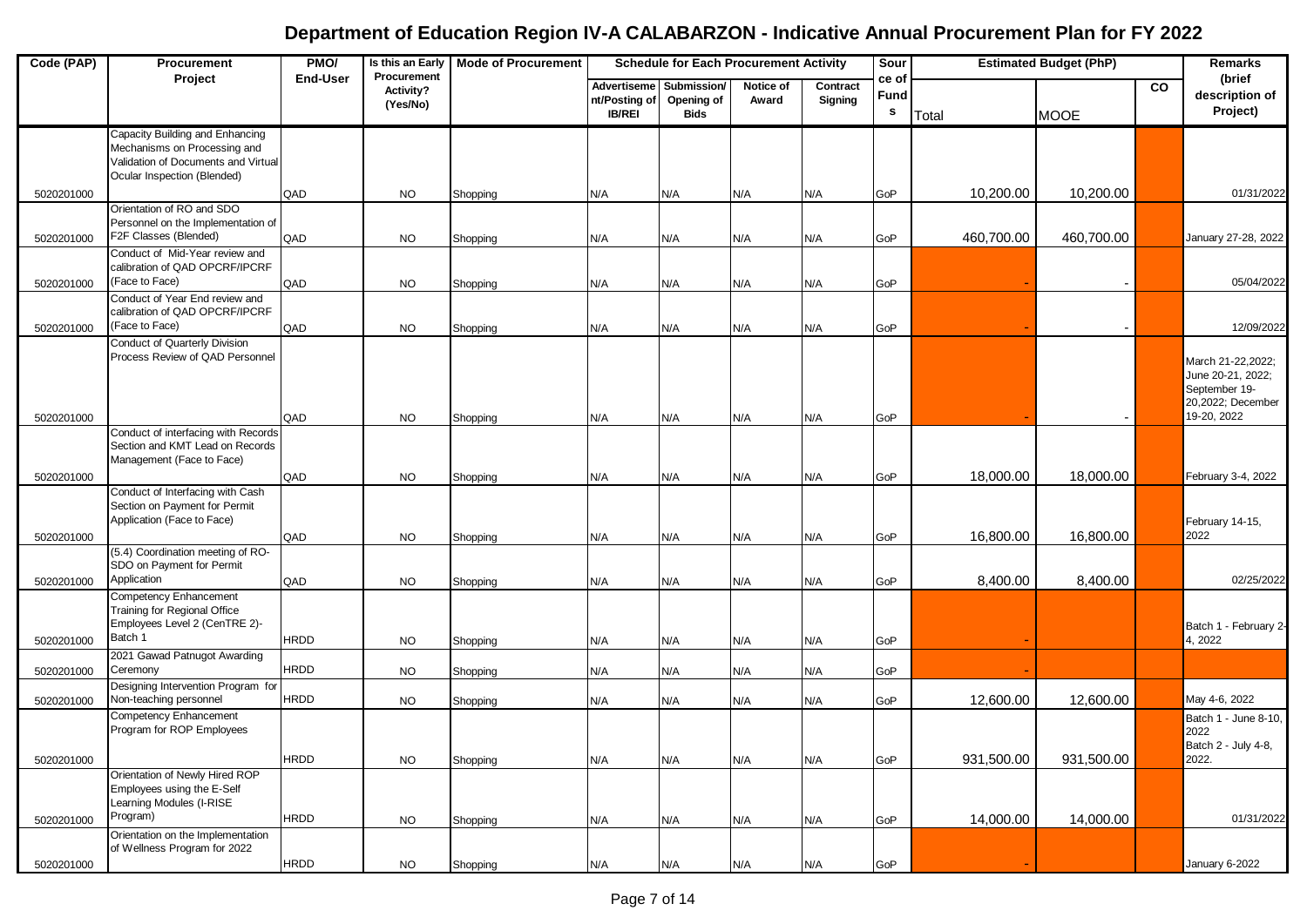| Procurement                                                                                                                                                                                                                                                                  |             | Remarks                                           |
|------------------------------------------------------------------------------------------------------------------------------------------------------------------------------------------------------------------------------------------------------------------------------|-------------|---------------------------------------------------|
| <b>End-User</b><br>Project<br>ce of<br>Advertiseme<br>Submission/<br>Notice of<br>Contract<br>Activity?<br>Fund<br>Opening of<br>nt/Posting of<br>Award<br>Signing<br>(Yes/No)<br>s<br><b>IB/REI</b><br><b>Bids</b><br>Total                                                 | <b>MOOE</b> | (brief<br><b>CO</b><br>description of<br>Project) |
| Mindfulness and Meditation<br><b>HRDD</b><br>Moment (3Ms)<br>185,000.00<br><b>NO</b><br>N/A<br>N/A<br>N/A<br>N/A<br>GoP<br>5020201000<br>Shopping                                                                                                                            | 185,000.00  | Year Round                                        |
| Personal Ipon Challenge (PIC) for<br><b>HRDD</b><br>2022<br>48,500.00<br>5020201000<br><b>NO</b><br>N/A<br>N/A<br>N/A<br>N/A<br>GoP<br>Shopping                                                                                                                              | 48,500.00   | Year Round                                        |
| Conduct of Sportsfest for ROP<br><b>HRDD</b><br>N/A<br>248,500.00<br>5020201000<br>Employees<br><b>NO</b><br>N/A<br>N/A<br>N/A<br>GoP<br>Shopping                                                                                                                            | 248,500.00  | October - December<br>2022                        |
| Development of Succession<br>Management Program Manual for<br><b>ROP Employees</b><br><b>HRDD</b><br>90,000.00<br>5020201000<br><b>NO</b><br>N/A<br>N/A<br>N/A<br>N/A<br>GoP<br>Shopping                                                                                     | 90,000.00   | June 27-29, 2022                                  |
| Conduct of Screening and<br>Evaluation Process for DepEd<br>CALABARZON Gawad Patnugot<br>Nominees (Stage 1)<br><b>HRDD</b><br>300,000.00<br><b>NO</b><br>N/A<br>N/A<br>N/A<br>GoP<br>5020201000<br>Shopping<br>N/A                                                           | 300,000.00  | September 12-16,<br>2022                          |
| Onsite Validation of Stage 2<br>Qualifiers for DepEd<br><b>CALABARZON Gawad Patnugot</b><br><b>HRDD</b><br>5020201000<br><b>NO</b><br>Shopping<br>N/A<br>N/A<br>N/A<br>N/A<br>GoP                                                                                            |             | September 19-<br>October 14, 2022                 |
| Gawad Patnugot Interview (Stage<br><b>HRDD</b><br>47,500.00<br><b>NO</b><br>N/A<br>N/A<br>N/A<br>N/A<br>GoP<br>5020201000<br>Shopping                                                                                                                                        | 47,500.00   | October 17-21, 2022                               |
| 2022 Gawad Patnugot Awarding<br><b>HRDD</b><br>Ceremonies<br>455,000.00<br><b>NO</b><br>N/A<br>N/A<br>N/A<br>N/A<br>GoP<br>5020201000<br>Shopping                                                                                                                            | 455,000.00  | 12/06/2022                                        |
| Review of Gawad Bituin<br>Implementing Guidelines and<br>Criteria<br><b>HRDD</b><br>25,200.00<br><b>NO</b><br>N/A<br>N/A<br>N/A<br>N/A<br>GoP<br>502020100<br>Shopping                                                                                                       | 25,200.00   | June 2-3, 2022                                    |
| Gawad Bituin (Awarding<br><b>HRDD</b><br>623,000.00<br>Ceremonies)<br>N/A<br>GoP<br>5020201000<br><b>NO</b><br>N/A<br>N/A<br>N/A<br>Shopping                                                                                                                                 | 623,000.00  | 12/07/2022                                        |
| Conduct of Updating of Office<br>Operations Manual of HRDD and<br><b>NEAP</b><br><b>HRDD</b><br>52,000.00<br>502020100<br><b>NO</b><br>N/A<br>N/A<br>N/A<br>N/A<br>GoP<br>Shopping                                                                                           | 52,000.00   | June 23-24. 2022                                  |
| Conduct of Year-End Performance<br>Review and Submission of 2022<br>Accomplishment Report and<br>Division Strategic HRD Plan for<br>2023                                                                                                                                     |             | December 12-13,                                   |
| <b>HRDD</b><br>347,900.00<br>N/A<br>5020201000<br><b>NO</b><br>N/A<br>N/A<br>N/A<br>GoP<br>Shopping<br>Conduct of Outreach/livelihood<br>program for the Senior Citizens<br>(Sharing a BASKET of LOVE for<br>the Seasoned Citizens-Year 2)<br>(1% of the ROP's GAA- SC fund) | 347,900.00  | 2022                                              |
| <b>HRDD</b><br>300,000.00<br>5020201000<br><b>NO</b><br>N/A<br>N/A<br>Shopping<br>N/A<br>N/A<br>GoP                                                                                                                                                                          | 300,000.00  | 12/19/2022                                        |
| Conduct of Development Policy on<br><b>HRDD</b><br>190,000.00<br>gender sensitive<br><b>NO</b><br>N/A<br>N/A<br>N/A<br>N/A<br>GoP<br>5020201000<br>Shopping                                                                                                                  | 190,000.00  | April 20-22, 2022<br>Sept 7-9, 2022               |
| Training-Workshop on<br>Synchronized GAD PB cum<br>Preparation of GAD AR<br><b>HRDD</b><br>95,000.00<br>5020201000<br><b>NO</b><br>N/A<br>N/A<br>N/A<br>GoP<br>Shopping<br>N/A                                                                                               | 95,000.00   | Oct 12-14, 2022                                   |
| CB for Learning Material<br>Developers on Designing GF LMs<br><b>HRDD</b><br>130,000.00<br>5020201000<br><b>NO</b><br>N/A<br>N/A<br>N/A<br>GoP<br>Shopping<br>N/A                                                                                                            | 130,000.00  | March 29-31, 2022                                 |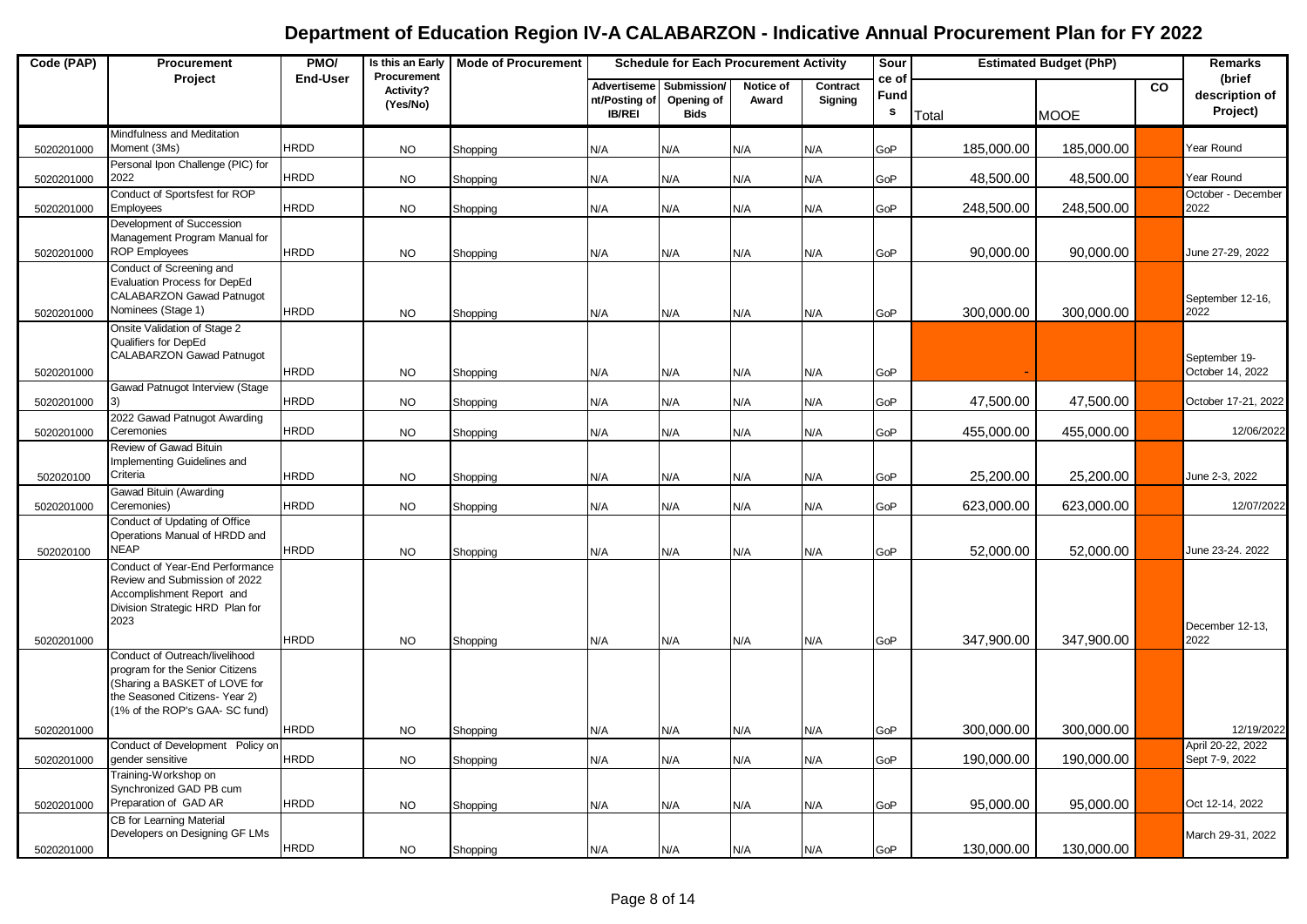| Code (PAP) | Procurement                                                                                                              | PMO/            | Is this an Early<br>Procurement | <b>Mode of Procurement</b> | <b>Schedule for Each Procurement Activity</b>        |                                          | Sour               |                     | <b>Estimated Budget (PhP)</b> |              | Remarks      |    |                                      |
|------------|--------------------------------------------------------------------------------------------------------------------------|-----------------|---------------------------------|----------------------------|------------------------------------------------------|------------------------------------------|--------------------|---------------------|-------------------------------|--------------|--------------|----|--------------------------------------|
|            | Project                                                                                                                  | <b>End-User</b> | Activity?<br>(Yes/No)           |                            | <b>Advertiseme</b><br>nt/Posting of<br><b>IB/REI</b> | Submission/<br>Opening of<br><b>Bids</b> | Notice of<br>Award | Contract<br>Signing | ce of<br>Fund<br>$\mathbf{s}$ | Total        | <b>MOOE</b>  | CO | (brief<br>description of<br>Project) |
| 5020201000 | Conduct M&E on the Developed<br><b>LM</b>                                                                                | <b>HRDD</b>     | <b>NO</b>                       | Shopping                   | N/A                                                  | N/A                                      | N/A                | N/A                 | GoP                           | 130,000.00   | 130,000.00   |    | June 22-24, 2022                     |
|            | Conduct of Deepening Sessions for<br>the RO and SDO GAD Learning                                                         |                 |                                 |                            |                                                      |                                          |                    |                     |                               |              |              |    |                                      |
| 5020201000 | Facilitators                                                                                                             | <b>HRDD</b>     | <b>NO</b>                       | Shopping                   | N/A                                                  | N/A                                      | N/A                | N/A                 | GoP                           | 180,000.00   | 180,000.00   |    | August 23-25, 2022                   |
| 5020201000 | DepEd CALABARZON GAD<br>Convention                                                                                       | <b>HRDD</b>     | <b>NO</b>                       | Shopping                   | N/A                                                  | N/A                                      | N/A                | N/A                 | GoP                           | 74,000.00    | 74,000.00    |    | Oct 26-27                            |
|            | Conduct of Review on the<br>Developed Learning Resource<br>Package on Gender and                                         |                 |                                 |                            |                                                      |                                          |                    |                     |                               |              |              |    |                                      |
| 5020201000 | Development                                                                                                              | <b>HRDD</b>     | <b>NO</b>                       | Shopping                   | N/A                                                  | N/A                                      | N/A                | N/A                 | GoP                           | 80,000.00    | 80,000.00    |    | May 25-27, 2022                      |
| 5020201000 | Conduct of Regional Celebration on<br>the National Women's Month                                                         | <b>HRDD</b>     | <b>NO</b>                       | Shopping                   | N/A                                                  | N/A                                      | N/A                | N/A                 | GoP                           | 409,000.00   | 409,000.00   |    | March 21-25,2022                     |
| 5020201000 | Conduct of Annual 18 Day<br>Campaign to End VAWC                                                                         | <b>HRDD</b>     | <b>NO</b>                       | <b>Competitive Bidding</b> | N/A                                                  | <b>Indicate D</b> N/A                    |                    | N/A                 | GoP                           | 1,409,000.00 | 1,409,000.00 |    | Nov 25-Dec 12; Dec<br>15-16          |
| 5020201000 | Conduct of Annual 18 Day<br>Campaign to End VAWC<br>(Culminating Activity)                                               | <b>HRDD</b>     | <b>NO</b>                       | Shopping                   | N/A                                                  | N/A                                      | N/A                | N/A                 | GoP                           |              |              |    | December 21-22.<br>2022              |
|            | CB on Crafting M&E Tool for the<br>Implemented GAD PPAs and Other<br>Structures. Facilities and Policies                 |                 |                                 |                            |                                                      |                                          |                    |                     |                               |              |              |    |                                      |
| 5020201000 |                                                                                                                          | <b>HRDD</b>     | <b>NO</b>                       | Shopping                   | N/A                                                  | N/A                                      | N/A                | N/A                 | GoP                           | 193,000.00   | 193,000.00   |    | April 27-29, 2022                    |
| 5020201000 | Shaping the Basic Education Plan<br>in the Region (Phase 2) - Strategic<br>Planning                                      | PPRD            | <b>NO</b>                       | Shopping                   | N/A                                                  | N/A                                      | N/A                | N/A                 | GoP                           | 161,600.00   | 161,600.00   |    | February 22-23,<br>2021              |
|            | Shaping the Basic Education Plan<br>in the Region (Phase 3) - Strategic                                                  |                 |                                 |                            |                                                      |                                          |                    |                     |                               |              |              |    |                                      |
| 5020201000 | Planning                                                                                                                 | PPRD            | <b>NO</b>                       | Shopping                   | N/A                                                  | N/A                                      | N/A                | N/A                 | GoP                           | 76,200.00    | 76,200.00    |    | May 25-27, 2022                      |
| 5020201000 | Shaping the Basic Education Plan<br>in the Region (Phase 4) - Strategic<br>Planning                                      | PPRD            | <b>NO</b>                       | Shopping                   | N/A                                                  | N/A                                      | N/A                | N/A                 | GoP                           | 50,800.00    | 50,800.00    |    | June 22-23, 2022                     |
|            | Orientation on the Cluster<br>Presentation and Approval of<br>Division Education Development                             |                 |                                 |                            |                                                      |                                          |                    |                     |                               |              |              |    |                                      |
| 5020201000 | Plans (DEDP) 2023-2028                                                                                                   | <b>PPRD</b>     | <b>NO</b>                       | Shopping                   | N/A                                                  | N/A                                      | N/A                | N/A                 | GoP                           | 9,600.00     | 9,600.00     |    | 08/10/2022                           |
| 5020201000 | Cluster Presentation of the<br>Finalized DEDP 2023-2028                                                                  | PPRD            | <b>NO</b>                       | Shopping                   | N/A                                                  | N/A                                      | N/A                | N/A                 | GoP                           |              |              |    | September to<br>October 2022         |
|            | Coordination Meeting on the<br>Preparation of the Regional Basic<br>Education - Learning Continuity<br>Plan SY 2022-2023 | PPRD            | <b>NO</b>                       |                            |                                                      |                                          |                    |                     | GoP                           | 15,000.00    | 15,000.00    |    | 07/13/2022                           |
| 5020201000 | Orientation on the Preparation of<br>Division Basic Education Learning                                                   |                 |                                 | Shopping                   | N/A                                                  | N/A                                      | N/A                | N/A                 |                               |              |              |    |                                      |
| 5020201000 | Continuity Plan SY 2022-2023                                                                                             | PPRD            | <b>NO</b>                       | Shopping                   | N/A                                                  | N/A                                      | N/A                | N/A                 | GoP                           | 9,600.00     | 9,600.00     |    | 07/20/2022                           |
| 5020311001 | Printing and Dissemination of BE-<br>LCP SY 2022-2023                                                                    | PPRD            | <b>NO</b>                       | Shopping                   | N/A                                                  | N/A                                      | N/A                | N/A                 | GoP                           | 50,000.00    | 50,000.00    |    | 09/01/2022                           |
| 5020201000 | Orientation on the Cluster<br>Presentation and Approval of BE-<br>LCP SY 2022-2023                                       | PPRD            | <b>NO</b>                       | Shopping                   | N/A                                                  | N/A                                      | N/A                | N/A                 | GoP                           | 9,600.00     | 9,600.00     |    | 08/10/2022                           |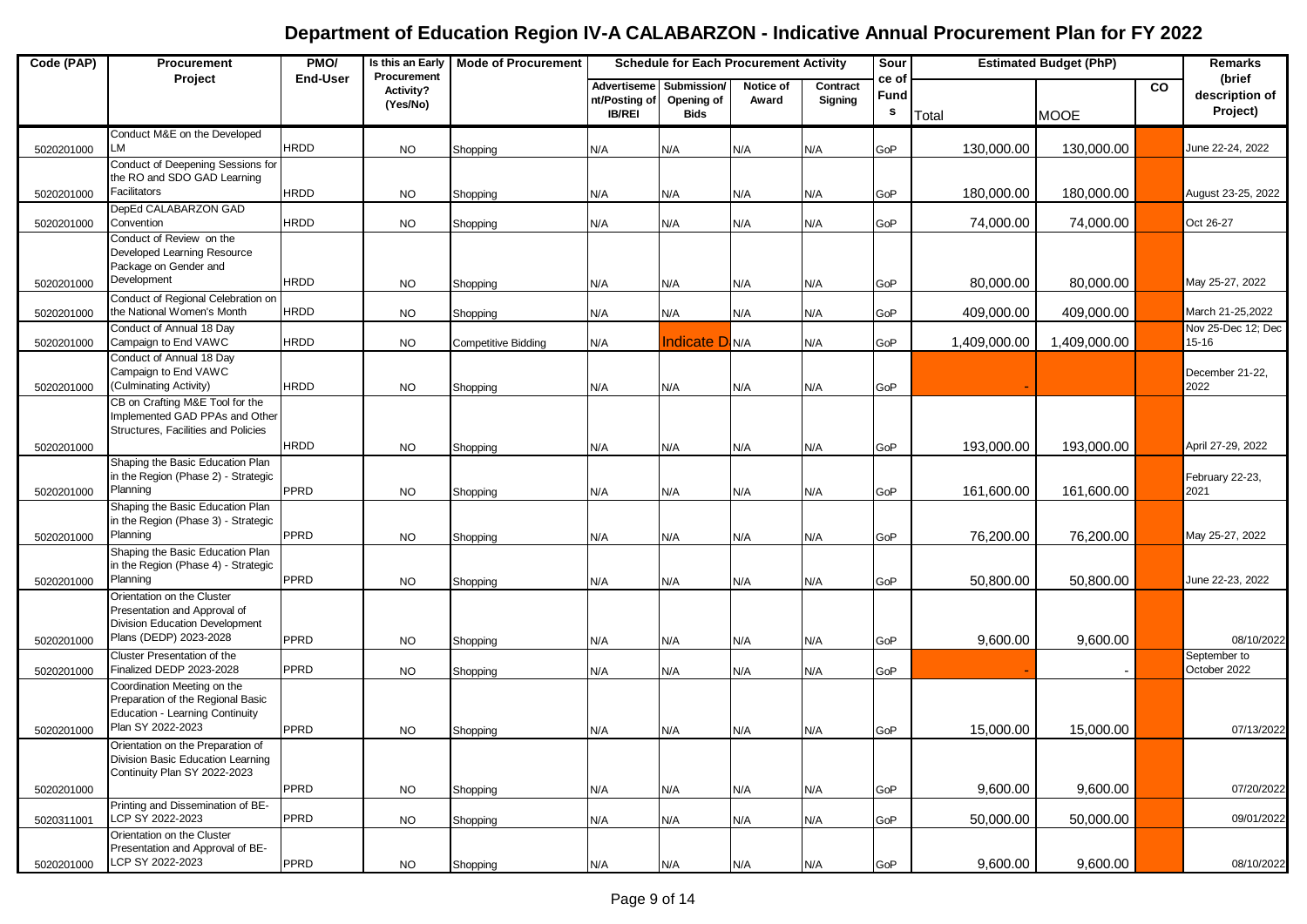| Code (PAP) | Procurement                                                                                      | PMO/            | Is this an Early                     | <b>Mode of Procurement</b> | <b>Schedule for Each Procurement Activity</b> |                                          |                    | Sour                |                                      | <b>Estimated Budget (PhP)</b> |             | Remarks   |                                                  |
|------------|--------------------------------------------------------------------------------------------------|-----------------|--------------------------------------|----------------------------|-----------------------------------------------|------------------------------------------|--------------------|---------------------|--------------------------------------|-------------------------------|-------------|-----------|--------------------------------------------------|
|            | Project                                                                                          | <b>End-User</b> | Procurement<br>Activity?<br>(Yes/No) |                            | Advertiseme<br>nt/Posting of<br><b>IB/REI</b> | Submission/<br>Opening of<br><b>Bids</b> | Notice of<br>Award | Contract<br>Signing | ce of<br><b>Fund</b><br>$\mathbf{s}$ | Total                         | <b>MOOE</b> | <b>CO</b> | (brief<br>description of<br>Project)             |
| 5020201000 | Cluster Presentation of the<br>Finalized BE-LCP SY 2022-2023                                     | PPRD            | <b>NO</b>                            | Shopping                   | N/A                                           | N/A                                      | N/A                | N/A                 | GoP                                  |                               |             |           | August 15-19, 2022                               |
|            | Workshop on the Preparation of<br>Operational Plans cum In-house                                 |                 |                                      |                            |                                               |                                          |                    |                     |                                      |                               |             |           |                                                  |
| 5020201000 | Planning FY 2023                                                                                 | <b>PPRD</b>     | <b>NO</b>                            | Shopping                   | N/A                                           | N/A                                      | N/A                | N/A                 | GoP                                  | 48,000.00                     | 48,000.00   |           | February 9-10, 2022                              |
| 5020201000 | Workshop on the Finalization of<br>Operational Plans cum Post-<br>Planning FY 2023               | PPRD            | <b>NO</b>                            |                            | N/A                                           | N/A                                      | N/A                | N/A                 | GoP                                  | 252,000.00                    | 252,000.00  |           | November 7-9, 2022                               |
|            | FY 2023 Budget Deliberation of                                                                   |                 |                                      | Shopping                   |                                               |                                          |                    |                     |                                      |                               |             |           |                                                  |
| 5020201000 | <b>Functional Divisions</b>                                                                      | <b>PPRD</b>     | <b>NO</b>                            | Shopping                   | N/A                                           | N/A                                      | N/A                | N/A                 | GoP                                  | 19,800.00                     | 19,800.00   |           | 11/14/2022                                       |
|            | Workshop on the Preparation and<br>Finalization of Calendar of Activities<br>FY 2023             | <b>PPRD</b>     |                                      |                            |                                               |                                          |                    |                     |                                      |                               |             |           |                                                  |
| 5020201000 | RO-SDO Interface cum                                                                             |                 | <b>NO</b>                            | Shopping                   | N/A                                           | N/A                                      | N/A                | N/A                 | GoP                                  | 14,400.00                     | 14,400.00   |           | 11/18/2022                                       |
|            | Dissemination of RBEP 2023-2028<br>& Calendar of Activities FY 2023                              |                 |                                      |                            |                                               |                                          |                    |                     |                                      |                               |             |           |                                                  |
| 5020201000 |                                                                                                  | PPRD            | <b>NO</b>                            | Shopping                   | N/A                                           | N/A                                      | N/A                | N/A                 | GoP                                  | 31,200.00                     | 31,200.00   |           | 11/21/2022                                       |
|            | Training-Workshop on the<br>preparation of Budget                                                |                 |                                      |                            |                                               |                                          |                    |                     |                                      |                               |             |           |                                                  |
| 5020201000 | <b>Accountability Report</b><br>Coordination Meeting on the                                      | PPRD            | <b>NO</b>                            | Shopping                   | N/A                                           | N/A                                      | N/A                | N/A                 | GoP                                  | 10,800.00                     | 10,800.00   |           | March 30-31, 2021                                |
| 5020201000 | preparation of BED & BAR FY<br>2023                                                              | <b>PPRD</b>     | <b>NO</b>                            | Shopping                   | N/A                                           | N/A                                      | N/A                | N/A                 | GoP                                  | 12,600.00                     | 12,600.00   |           | November 10-11,<br>2021                          |
| 5020201000 | FY 2021 Year-End Program<br><b>Implementation Review</b>                                         | PPRD            | <b>NO</b>                            | Shopping                   | N/A                                           | N/A                                      | N/A                | N/A                 | GoP                                  | 72,000.00                     | 72,000.00   |           | January 12-14, 2022                              |
|            | Quarterly Program Implementation<br>Review                                                       |                 |                                      |                            |                                               |                                          |                    |                     |                                      |                               |             |           | April 13,<br><b>July 13,</b><br>'October 12,     |
| 5020201000 |                                                                                                  | PPRD            | <b>NO</b>                            | Shopping                   | N/A                                           | N/A                                      | N/A                | N/A                 | GoP                                  | 240,000.00                    | 240,000.00  |           | December 14                                      |
| 5020201000 | Quarterly Coordination Meeting of<br><b>PMIS Focal Persons</b>                                   | PPRD            | <b>NO</b>                            | Shopping                   | N/A                                           | N/A                                      | N/A                | N/A                 | GoP                                  |                               |             |           | April 19, July 19,<br>October 18,<br>December 20 |
|            | Coordination Meeting on the<br>Preparation and Submission of<br>Annual Accomplishment Report for |                 |                                      |                            |                                               |                                          |                    |                     |                                      |                               |             |           |                                                  |
| 5020201000 | FY 2022                                                                                          | <b>PPRD</b>     | <b>NO</b>                            | Shopping                   | N/A                                           | N/A                                      | N/A                | N/A                 | GoP                                  | 22,200.00                     | 22,200.00   |           | October 27-28, 2022                              |
| 5020201000 | Training-Workshop on the conduct<br>of Policy Review and<br>Recommendation                       | <b>PPRD</b>     | <b>NO</b>                            | Shopping                   | N/A                                           | N/A                                      | N/A                | N/A                 | GoP                                  | 30,800.00                     | 30,800.00   |           | August 24-25, 2021                               |
| 5020201000 | Workshop on the Preparation of<br>Policy Implementation Plan                                     | <b>PPRD</b>     | <b>NO</b>                            | Shopping                   | N/A                                           | N/A                                      | N/A                | N/A                 | GoP                                  | 26,400.00                     | 26,400.00   |           | September 7-8,<br>2021                           |
|            | 2022 Research O'clock                                                                            |                 |                                      |                            |                                               |                                          |                    |                     |                                      |                               |             |           | February 17, May                                 |
| 5020201000 |                                                                                                  | <b>PPRD</b>     | <b>NO</b>                            | Shopping                   | N/A                                           | N/A                                      | N/A                | N/A                 | GoP                                  | 57,600.00                     | 57,600.00   |           | 19, August 18,<br>November 17                    |
| 5020201000 | 2022 Conference of Basic<br><b>Education Researchers</b>                                         | PPRD            | <b>NO</b>                            | Shopping                   | N/A                                           | N/A                                      | N/A                | N/A                 | GoP                                  | 240,000.00                    | 240,000.00  |           | October 18-20, 2022                              |
|            | Coordination Meeting on the<br>System Development of Regional<br>Research Data Bank and Data     |                 |                                      |                            |                                               |                                          |                    |                     |                                      |                               |             |           | February 24,<br>March 10                         |
| 5020201000 | Management                                                                                       | PPRD            | <b>NO</b>                            | Shopping                   | N/A                                           | N/A                                      | N/A                | N/A                 | GoP                                  |                               |             |           | September 5                                      |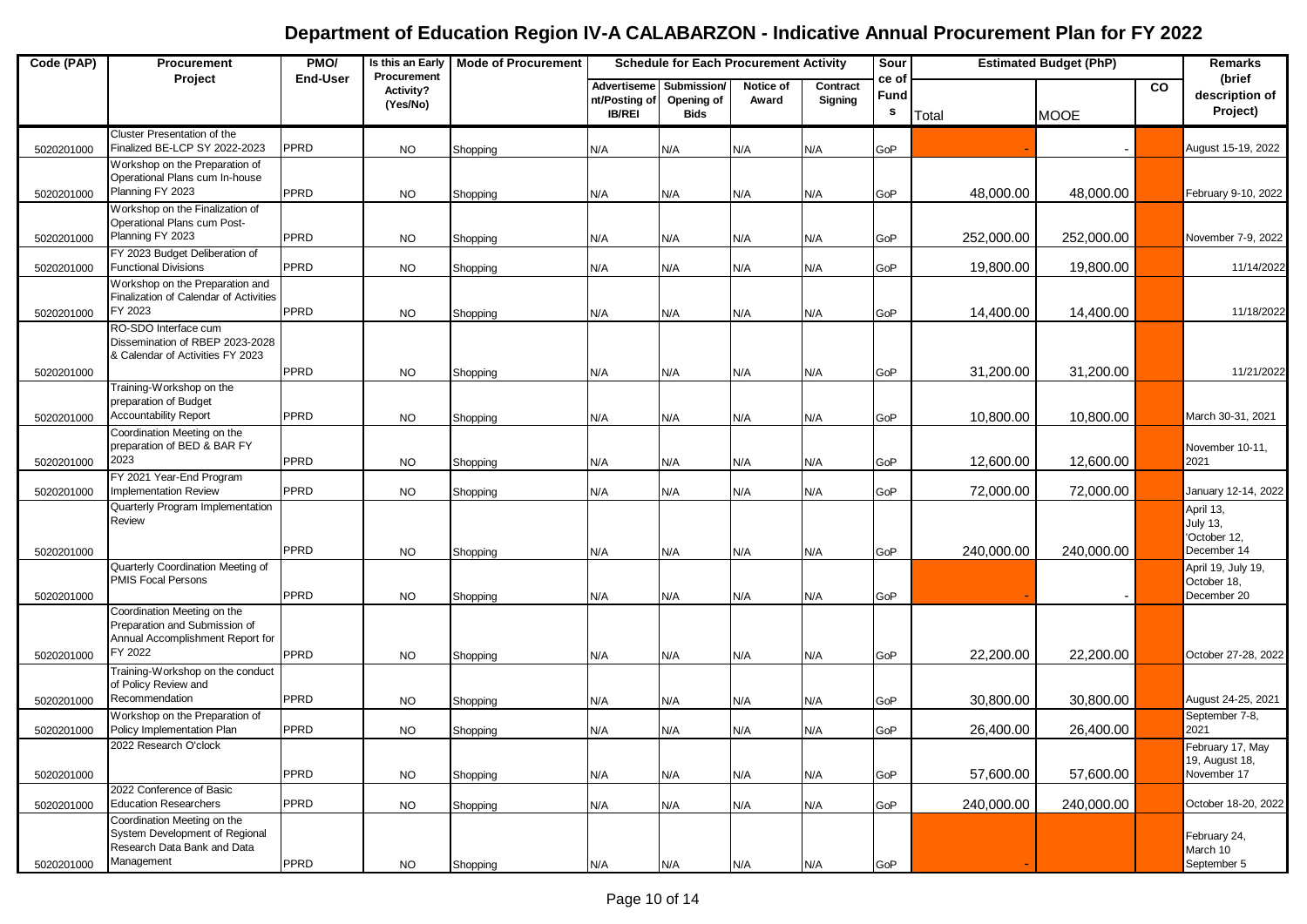| Code (PAP) | Procurement                                                                                                                                | PMO/            | Is this an Early<br>Procurement | <b>Mode of Procurement</b> | <b>Schedule for Each Procurement Activity</b> |                                          |                    |                     | Sour                          |            | <b>Estimated Budget (PhP)</b> |    | Remarks                                                                               |
|------------|--------------------------------------------------------------------------------------------------------------------------------------------|-----------------|---------------------------------|----------------------------|-----------------------------------------------|------------------------------------------|--------------------|---------------------|-------------------------------|------------|-------------------------------|----|---------------------------------------------------------------------------------------|
|            | Project                                                                                                                                    | <b>End-User</b> | Activity?<br>(Yes/No)           |                            | Advertiseme<br>nt/Posting of<br><b>IB/REI</b> | Submission/<br>Opening of<br><b>Bids</b> | Notice of<br>Award | Contract<br>Signing | ce of<br>Fund<br>$\mathbf{s}$ | Total      | <b>MOOE</b>                   | co | (brief<br>description of<br>Project)                                                  |
|            | System Development on Regional<br>Research Data Bank and Data                                                                              |                 |                                 |                            |                                               |                                          |                    |                     |                               |            |                               |    |                                                                                       |
| 5020201000 | Management                                                                                                                                 | PPRD            | <b>NO</b>                       | Shopping                   | N/A                                           | N/A                                      | N/A                | N/A                 | GoP                           |            |                               |    | 02/01/2022                                                                            |
| 5020201000 | <b>Evaluation of CBER Abstracts</b>                                                                                                        | <b>PPRD</b>     | <b>NO</b>                       | Shopping                   | N/A                                           | N/A                                      | N/A                | N/A                 | GoP                           | 72,000.00  | 72,000.00                     |    | July 4-8, 2022                                                                        |
| 5020201000 | Workshop on the layout of CBER<br><b>Book of Abstracts</b>                                                                                 | <b>PPRD</b>     | <b>NO</b>                       | Shopping                   | N/A                                           | N/A                                      | N/A                | N/A                 | GoP                           | 36,000.00  | 36,000.00                     |    | July 11-15, 2022                                                                      |
|            | Coordination Meeting on the<br>Evaluation of CBER Abstracts &                                                                              |                 |                                 |                            |                                               |                                          |                    |                     |                               |            |                               |    | July 1, 2022                                                                          |
| 5020201000 | Research Papers                                                                                                                            | PPRD            | <b>NO</b>                       | Shopping                   | N/A                                           | N/A                                      | N/A                | N/A                 | GoP                           | 28,800.00  | 28,800.00                     |    | October 11, 2022                                                                      |
| 5020201000 | Evaluation of CBER Full Papers                                                                                                             | PPRD            | <b>NO</b>                       | Shopping                   | N/A                                           | N/A                                      | N/A                | N/A                 | GoP                           | 196,800.00 | 196,800.00                    |    | September 19-23,<br>2022                                                              |
|            | Workshop on reconciliation of<br>Classroom Inventories for SY 2017-                                                                        |                 |                                 |                            |                                               |                                          |                    |                     |                               |            |                               |    |                                                                                       |
| 5020201000 | 2018 to SY 2021-2022<br>Workshop on the preparation of                                                                                     | <b>PPRD</b>     | <b>NO</b>                       | Shopping                   | N/A                                           | N/A                                      | N/A                | N/A                 | GoP                           | 12,000.00  | 12,000.00                     |    | February 4-5, 2022<br>February 15-16,                                                 |
| 5020201000 | Forward Estimates FY 2023                                                                                                                  | PPRD            | <b>NO</b>                       | Shopping                   | N/A                                           | N/A                                      | N/A                | N/A                 | GoP                           | 15,600.00  | 15,600.00                     |    | 2022                                                                                  |
|            | Orientation on System Updates on<br>Learner Information System and<br><b>Enhanced Basic Education</b><br>Information System for BOSY 2022- |                 |                                 |                            |                                               |                                          |                    |                     |                               |            |                               |    | September 8-9,                                                                        |
| 5020201000 | 2023                                                                                                                                       | PPRD            | <b>NO</b>                       | Shopping                   | N/A                                           | N/A                                      | N/A                | N/A                 | GoP                           | 105,000.00 | 105,000.00                    |    | 2022                                                                                  |
| 5020201000 | Orientation on the RPMS Workplan<br>for FY 2022                                                                                            | <b>PPRD</b>     | <b>NO</b>                       | Shopping                   | N/A                                           | N/A                                      | N/A                | N/A                 | GoP                           | 30,000.00  | 30,000.00                     |    | 01/12/2022                                                                            |
|            | Mid-year Performance Assessment<br>cum Recalibration of OPCRFs &                                                                           |                 |                                 |                            |                                               |                                          |                    |                     |                               |            |                               |    |                                                                                       |
| 5020201000 | <b>IPCRFs</b>                                                                                                                              | PPRD            | <b>NO</b>                       | Shopping                   | N/A                                           | N/A                                      | N/A                | N/A                 | GoP                           | 30,000.00  | 30,000.00                     |    | 06/16/2022                                                                            |
| 5020201000 | Performance Planning FY 2023                                                                                                               | PPRD            | <b>NO</b>                       | Shopping                   | N/A                                           | N/A                                      | N/A                | N/A                 | GoP                           | 160,000.00 | 160,000.00                    |    | December 6-7, 2022                                                                    |
| 5020201000 | FY 2021 Planning and Research<br><b>Culminating Activity</b>                                                                               | <b>PPRD</b>     | <b>NO</b>                       | Shopping                   | N/A                                           | N/A                                      | N/A                | N/A                 | GoP                           | 228,850.00 | 228,850.00                    |    | January 17-18, 2022                                                                   |
| 5020201000 | FY 2022 Planning and Research<br><b>Culminating Activity</b>                                                                               | PPRD            | <b>NO</b>                       | Shopping                   | N/A                                           | N/A                                      | N/A                | N/A                 | GoP                           | 228,850.00 | 228,850.00                    |    | November 28-29,<br>2022                                                               |
| 5020201000 | First Quarter Conference for<br>Administrative Officers V and IV<br>(HRMOs) - (Admin. Group)                                               | <b>ADMIN</b>    | <b>NO</b>                       | Shopping                   | N/A                                           | N/A                                      | N/A                | N/A                 | GoP                           | 30,000.00  | 30,000.00                     |    | February 10, 2021                                                                     |
|            | Mid-year Human Resource<br>Management Officers and<br>Administrative Officers Assembly                                                     |                 |                                 |                            |                                               |                                          |                    |                     |                               |            |                               |    |                                                                                       |
| 5020201000 | Year-End Human Resource                                                                                                                    | <b>ADMIN</b>    | <b>NO</b>                       | Shopping                   | N/A                                           | N/A                                      | N/A                | N/A                 | GoP                           | 30,000.00  | 30,000.00                     |    | June 8, 2022                                                                          |
|            | Management Officers and<br>Administrative Officers Assembly                                                                                |                 |                                 |                            |                                               |                                          |                    |                     |                               |            |                               |    |                                                                                       |
| 5020201000 |                                                                                                                                            | <b>ADMIN</b>    | <b>NO</b>                       | Shopping                   | N/A                                           | N/A                                      | N/A                | N/A                 | GoP                           | 30,000.00  | 30,000.00                     |    | November 3, 2022                                                                      |
| 502020100  | Workshop on Capacity Building of<br>Human Resource Merit Promotion<br>and Selection Board (HRMPSB) -<br>Series 1 to 5                      | <b>ADMIN</b>    | <b>NO</b>                       |                            | N/A                                           | N/A                                      | N/A                | N/A                 | GoP                           | 72,000.00  | 72,000.00                     |    | March 14-17, 2022<br>June 20-23, 2022<br>August 2-4, 2022<br>September 20-22,<br>2022 |
|            |                                                                                                                                            |                 |                                 | Shopping                   |                                               |                                          |                    |                     |                               |            |                               |    |                                                                                       |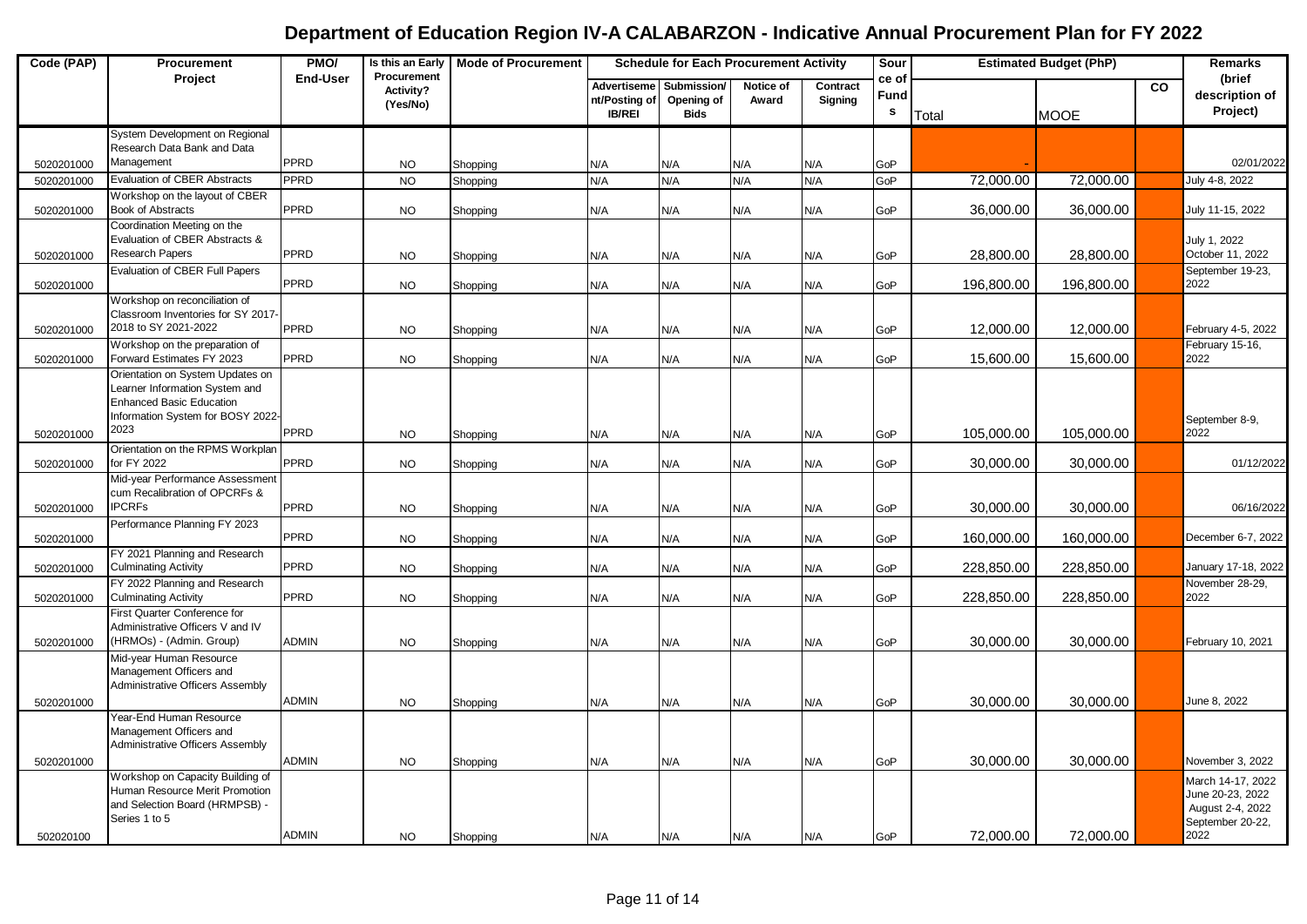| Code (PAP) | Procurement                                                                                                                                                                                | PMO/            | Is this an Early                     | <b>Mode of Procurement</b> | <b>Schedule for Each Procurement Activity</b>        |                                          |                    |                     | Sour                      |            | <b>Estimated Budget (PhP)</b> |    | Remarks                                                                 |
|------------|--------------------------------------------------------------------------------------------------------------------------------------------------------------------------------------------|-----------------|--------------------------------------|----------------------------|------------------------------------------------------|------------------------------------------|--------------------|---------------------|---------------------------|------------|-------------------------------|----|-------------------------------------------------------------------------|
|            | Project                                                                                                                                                                                    | <b>End-User</b> | Procurement<br>Activity?<br>(Yes/No) |                            | <b>Advertiseme</b><br>nt/Posting of<br><b>IB/REI</b> | Submission/<br>Opening of<br><b>Bids</b> | Notice of<br>Award | Contract<br>Signing | ce of<br><b>Fund</b><br>s | Total      | <b>MOOE</b>                   | co | (brief<br>description of<br>Project)                                    |
|            | Consultative Meeting of SDO<br>Cashiers and Disbursing officers                                                                                                                            |                 |                                      |                            |                                                      |                                          |                    |                     |                           |            |                               |    | March 2, 2022<br>June 1, 2022<br>September 8, 2022                      |
| 5020201000 | Adding/Modification of features for                                                                                                                                                        | <b>ADMIN</b>    | <b>NO</b>                            | Shopping                   | N/A                                                  | N/A                                      | N/A                | N/A                 | GoP                       | 25,600.00  | 25,600.00                     |    | November 10, 2022                                                       |
|            | the enhancement of Collection and<br><b>Disbursement System</b>                                                                                                                            | <b>ADMIN</b>    |                                      |                            |                                                      |                                          |                    |                     |                           |            |                               |    | January to<br>December 2022                                             |
| 5020201000 | Quarterly Capacity Building of                                                                                                                                                             |                 | <b>NO</b>                            | Shopping                   | N/A                                                  | N/A                                      | N/A                | N/A                 | GoP                       | 240,000.00 | 240,000.00                    |    |                                                                         |
|            | Records Personnel on Records<br><b>Management Best Practices</b>                                                                                                                           |                 |                                      |                            |                                                      |                                          |                    |                     |                           |            |                               |    | March 25, 2022<br>June 24, 2022<br>September 23, 2022                   |
| 5020201000 |                                                                                                                                                                                            | <b>ADMIN</b>    | <b>NO</b>                            | Shopping                   | N/A                                                  | N/A                                      | N/A                | N/A                 | GoP                       | 21,600.00  | 21,600.00                     |    | November 25, 2022                                                       |
|            | Coordination and Consultative<br><b>Meeting Concerning Records</b><br>Management and Technical<br>Assistance to Schools and<br>Learning Centers with SDO<br>Records Officers in CALABARZON |                 |                                      |                            |                                                      |                                          |                    |                     |                           |            |                               |    | February 23-24,<br>2022                                                 |
| 5020201000 |                                                                                                                                                                                            | <b>ADMIN</b>    | <b>NO</b>                            | Shopping                   | N/A                                                  | N/A                                      | N/A                | N/A                 | GoP                       | 200,000.00 | 200,000.00                    |    | July 27-28, 2022                                                        |
| 5020201000 | Quarterly Division Process Review<br>(DPR)                                                                                                                                                 | <b>ADMIN</b>    | <b>NO</b>                            | Shopping                   | N/A                                                  | N/A                                      | N/A                | N/A                 | GoP                       | 38,400.00  | 38,400.00                     |    | March 9, 2022<br>June 7, 2022<br>September 9, 2022<br>November 16, 2022 |
|            | Calibration of IPCRFs for ASD                                                                                                                                                              |                 |                                      |                            |                                                      |                                          |                    |                     |                           |            |                               |    |                                                                         |
| 5020201000 | personnel<br>Professional Development for<br>Admin Personnel (CSC FO Rizal)<br>CSC Field Office Rizal Quarterly<br>Conference of the Human                                                 | <b>ADMIN</b>    | <b>NO</b>                            | Shopping                   | N/A                                                  | N/A                                      | N/A                | N/A                 | GoP                       | 104,000.00 | 104,000.00                    |    | June 20-21, 2022<br>April 2022                                          |
|            | Resource Practitioners and<br>Administrative Officers of Rizal                                                                                                                             |                 |                                      |                            |                                                      |                                          |                    |                     |                           |            |                               |    | June 2022                                                               |
| 5020201000 | (HRPAOR)                                                                                                                                                                                   | <b>ADMIN</b>    | <b>NO</b>                            | Shopping                   | N/A                                                  | N/A                                      | N/A                | N/A                 | GoP                       | 16,000.00  | 16,000.00                     |    | September 2022<br>November 2022                                         |
|            | Professional Development for Cash<br>Management Personnel                                                                                                                                  |                 |                                      |                            |                                                      |                                          |                    |                     |                           |            |                               |    | April 2022<br>June 2022<br>September 2022                               |
| 5020201000 |                                                                                                                                                                                            | <b>ADMIN</b>    | <b>NO</b>                            | Shopping                   | N/A                                                  | N/A                                      | N/A                | N/A                 | GoP                       | 20,000.00  | 20,000.00                     |    | November 2022                                                           |
| 5020201000 | Professional Development for Asset<br>Mgt Services Personnel                                                                                                                               | <b>ADMIN</b>    | <b>NO</b>                            | Shopping                   | N/A                                                  | N/A                                      | N/A                | N/A                 | GoP                       | 30,000.00  | 30,000.00                     |    | April 2022<br>June 2022<br>September 2022<br>November 2022              |
|            | Professional Development for<br>Records Personnel                                                                                                                                          |                 |                                      |                            |                                                      |                                          |                    |                     |                           |            |                               |    |                                                                         |
| 5020201000 |                                                                                                                                                                                            | <b>ADMIN</b>    | <b>NO</b>                            | Shopping                   | N/A                                                  | N/A                                      | N/A                | N/A                 | GoP                       | 18,000.00  | 18,000.00                     |    | June and<br>September, 2022                                             |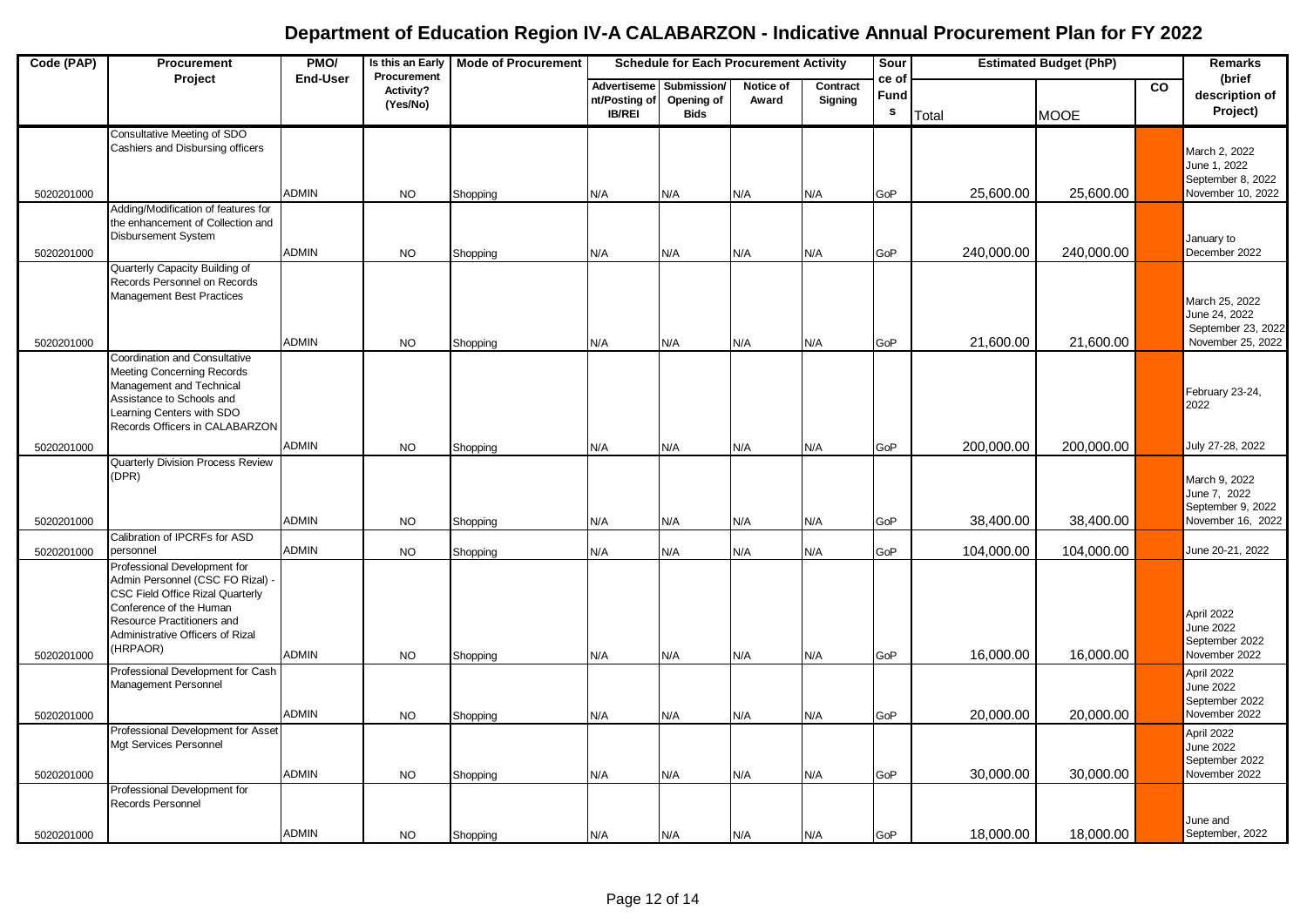| Code (PAP) | Procurement                                                                                                    | PMO/            | Is this an Early                     | <b>Mode of Procurement</b> | <b>Schedule for Each Procurement Activity</b> |                                          |                    |                     | Sour                         | <b>Estimated Budget (PhP)</b> |             | Remarks        |                                      |
|------------|----------------------------------------------------------------------------------------------------------------|-----------------|--------------------------------------|----------------------------|-----------------------------------------------|------------------------------------------|--------------------|---------------------|------------------------------|-------------------------------|-------------|----------------|--------------------------------------|
|            | Project                                                                                                        | <b>End-User</b> | Procurement<br>Activity?<br>(Yes/No) |                            | Advertiseme<br>nt/Posting of<br><b>IB/REI</b> | Submission/<br>Opening of<br><b>Bids</b> | Notice of<br>Award | Contract<br>Signing | ce of<br>Fund<br>$\mathbf s$ | Total                         | <b>MOOE</b> | $\overline{c}$ | (brief<br>description of<br>Project) |
| 5020201000 | Skills Development for GSU<br>Personnel                                                                        | <b>ADMIN</b>    | <b>NO</b>                            | Shopping                   | N/A                                           | N/A                                      | N/A                | N/A                 | GoP                          | 126,000.00                    | 126,000.00  |                | April 2022<br>September 2022         |
|            | Workshop on the Preparation of<br>Planning Documents for<br>Administrative Services Division FY                |                 |                                      |                            |                                               |                                          |                    |                     |                              |                               |             |                | February 28 to                       |
| 5020201000 | 2022                                                                                                           | <b>ADMIN</b>    | NO.                                  | Shopping                   | N/A                                           | N/A                                      | N/A                | N/A                 | GoP                          | 104,000.00                    | 104,000.00  |                | March 1, 2022                        |
| 5020201000 | Target Setting for FY 2023 of<br><b>Administrative Services Division</b>                                       | <b>ADMIN</b>    | <b>NO</b>                            | Shopping                   | N/A                                           | N/A                                      | N/A                | N/A                 | GoP                          | 64,000.00                     | 64,000.00   |                | November 28-29,<br>2022              |
| 5020201000 | Regional Conference of Human<br>Resource Management<br>Practitioners (HRCHRMPs)                                | <b>ADMIN</b>    | <b>NO</b>                            | Shopping                   | N/A                                           | N/A                                      | N/A                | N/A                 | GoP                          | 7,000.00                      | 7,000.00    |                | February 14-18,<br>2022              |
| 5020201000 | Capacity-building activities for the<br>RO Finance personnel<br>(GACPA/PICPA/AGAP/AGIA)                        | <b>FINANCE</b>  | <b>NO</b>                            | Shopping                   | N/A                                           | N/A                                      | N/A                | N/A                 | GoP                          |                               |             |                | April 25-29, 2022                    |
| 5020201000 | Training on New IU's (EBMS,<br>EFRS, COA/RO)                                                                   | <b>FINANCE</b>  | <b>NO</b>                            | Shopping                   | N/A                                           | N/A                                      | N/A                | N/A                 | GoP                          | 120,000.00                    | 120,000.00  |                | March 7-11, 2022                     |
|            | Seminar-Workshop on the Conduct<br>of FY 2023 Budget Proposals                                                 | <b>FINANCE</b>  |                                      |                            |                                               |                                          |                    |                     |                              |                               |             |                |                                      |
| 5020201000 | Seminar-Workshop on the Conduct                                                                                |                 | <b>NO</b>                            | Shopping                   | N/A                                           | N/A                                      | N/A                | N/A                 | GoP                          | 100,000.00                    | 100,000.00  |                | April 11-15, 2022                    |
| 5020201000 | of FY 2023 OSBP                                                                                                | <b>FINANCE</b>  | <b>NO</b>                            | Shopping                   | N/A                                           | N/A                                      | N/A                | N/A                 | GoP                          | 100,000.00                    | 100,000.00  |                | May 16-20, 2022                      |
| 5020201000 | Conduct of Monthly Disbursement<br>Program (MDP)                                                               | <b>FINANCE</b>  | <b>NO</b>                            | Shopping                   | N/A                                           | N/A                                      | N/A                | N/A                 | GoP                          | 120,000.00                    | 120,000.00  |                | December 14, 2022                    |
| 5020201000 | Conduct of Finance Year-End<br>Assessment and Pre-Closing<br>Activity                                          | <b>FINANCE</b>  | <b>NO</b>                            | Shopping                   | N/A                                           | N/A                                      | N/A                | N/A                 | GoP                          | 700,000.00                    | 700,000.00  |                | November 14-18,<br>2022              |
| 5020201000 | Conduct of FY 2023 BEDs                                                                                        | <b>FINANCE</b>  | <b>NO</b>                            | Shopping                   | N/A                                           | N/A                                      | N/A                | N/A                 | GoP                          | 120,000.00                    | 120,000.00  |                | January 10-14, 2022                  |
|            | Regional Seminar-Workshop on the<br>Preparation and Consolidation of<br>FY 2021 Year-end Financial             |                 |                                      |                            |                                               |                                          |                    |                     |                              |                               |             |                |                                      |
| 5020201000 | Reports.<br>National Seminar-Workshop on the                                                                   | <b>FINANCE</b>  | <b>NO</b>                            | Shopping                   | N/A                                           | N/A                                      | N/A                | N/A                 | GoP                          | 120.000.00                    | 120,000,00  |                | January 24-28, 2022                  |
| 5020201000 | Preparation and Consolidation of<br>FY 2021 Year End Financial<br>Reports                                      | <b>FINANCE</b>  | <b>NO</b>                            | Shopping                   | N/A                                           | N/A                                      | N/A                | N/A                 | GoP                          | 100,000.00                    | 100,000.00  |                | July 11-15, 2022                     |
| 5020201000 | Regional Seminar-Workshop on the<br>Preparation and Consolidation of<br>FY 2022 Mid-Year Financial<br>Reports. | <b>FINANCE</b>  | <b>NO</b>                            | Shopping                   | N/A                                           | N/A                                      | N/A                | N/A                 | GoP                          | 120,000.00                    | 120,000.00  |                | July, 2022 (TBD:<br>DepEd CO)        |
|            | National Seminar-Workshop on the<br>Preparation and Consolidation of<br>FY 2022 Mid-Year Financial             |                 |                                      |                            |                                               |                                          |                    |                     |                              |                               |             |                |                                      |
| 5020201000 | Reports<br><b>Finance Semestral Performance</b>                                                                | <b>FINANCE</b>  | <b>NO</b>                            | Shopping                   | N/A                                           | N/A                                      | N/A                | N/A                 | GoP                          | 100,000.00                    | 100,000.00  |                | August 1-5, 2022                     |
| 5020201000 | Review                                                                                                         | <b>FINANCE</b>  | <b>NO</b>                            | Shopping                   | N/A                                           | N/A                                      | N/A                | N/A                 | GoP                          | 100,000.00                    | 100,000.00  |                | 11/01/2022                           |